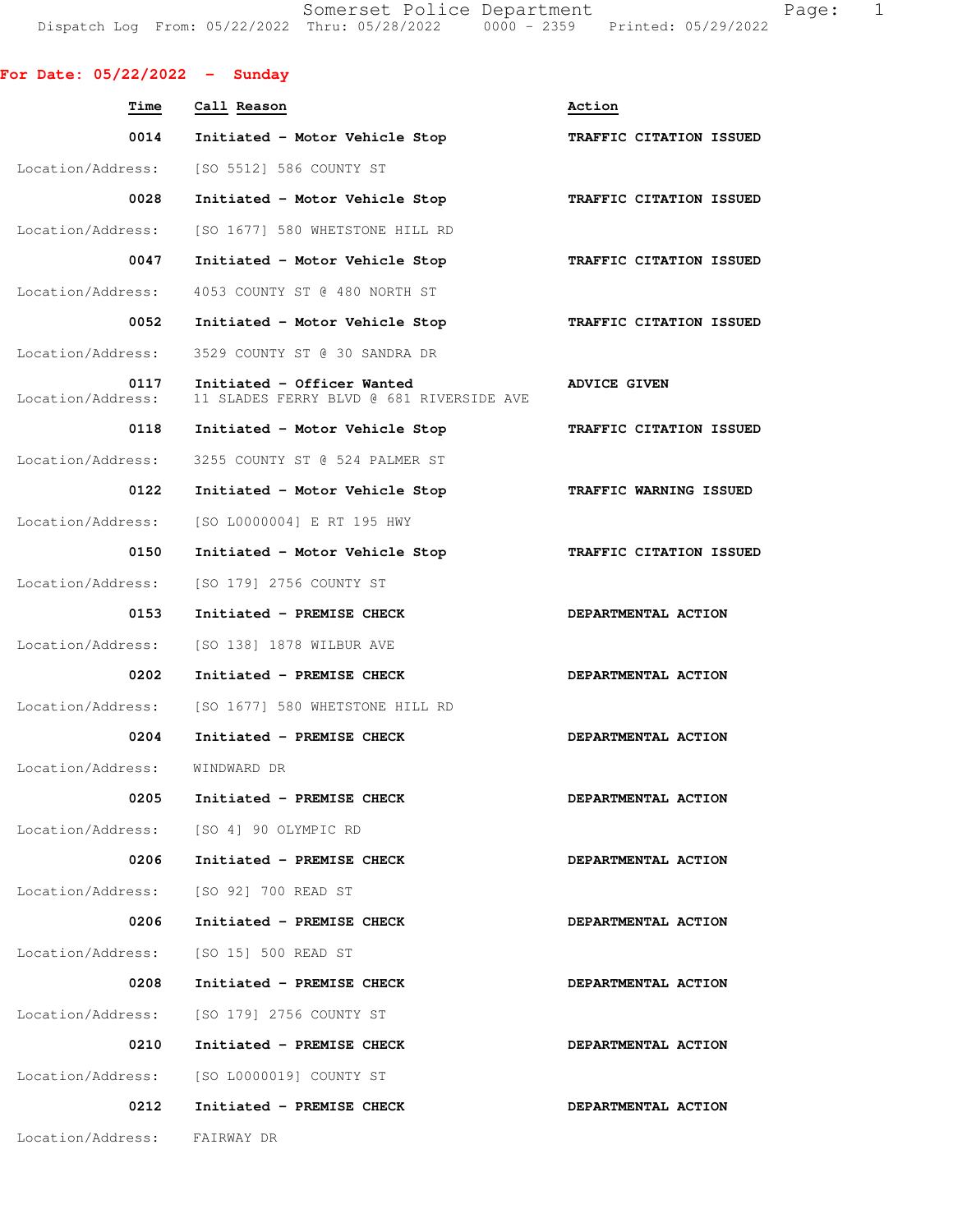| 0216                      | Initiated - PREMISE CHECK                                     | DEPARTMENTAL ACTION        |
|---------------------------|---------------------------------------------------------------|----------------------------|
| Location/Address:         | [SO 8624] 602 GRAND ARMY HWY                                  |                            |
| 0217                      | Initiated - PREMISE CHECK                                     | DEPARTMENTAL ACTION        |
| Location/Address:         | ELM ST                                                        |                            |
| 0220                      | Initiated - PREMISE CHECK                                     | DEPARTMENTAL ACTION        |
| Location/Address:         | [SO 855] 4052 COUNTY ST                                       |                            |
| 0224                      | Initiated - PREMISE CHECK                                     | DEPARTMENTAL ACTION        |
| Location/Address:         | [SO L0000046] MAIN ST                                         |                            |
| 0229                      | Initiated - PREMISE CHECK                                     | DEPARTMENTAL ACTION        |
| Location/Address:         | [SO L0000022] DUBLIN ST                                       |                            |
| 0229                      | Initiated - PREMISE CHECK                                     | DEPARTMENTAL ACTION        |
| Location/Address:         | [SO L0000028] SIMBROM DR                                      |                            |
| 0231<br>Location:         | Phone - Fire Alarm<br>[SO 1730] EUGENE MURPHY VILLAGE         | <b>INVESTIGATED</b>        |
| 0232                      | Initiated - PREMISE CHECK                                     | DEPARTMENTAL ACTION        |
| Location/Address:         | [SO 163] 3828 RIVERSIDE AVE                                   |                            |
| 0233                      | Initiated - PREMISE CHECK                                     | DEPARTMENTAL ACTION        |
| Location/Address:         | BOURN AVE                                                     |                            |
| 0236                      | Initiated - PREMISE CHECK                                     | DEPARTMENTAL ACTION        |
|                           |                                                               |                            |
| Location/Address:         | [SO 11] 538 CHACE ST                                          |                            |
| 0259                      | Phone - Alarm Burglar/Holdup                                  | ACCIDENTAL/DEFECTIVE ALARM |
| Location/Address:         | [SO 129] 1587 BRAYTON POINT RD                                |                            |
| 0819<br>Location/Address: | Phone - Suspicious Person/Activity<br>[SO 2496] RIVERSIDE AVE | SERVICES RENDERED          |
| 0953                      | Phone - 911 Hang up/Aban line/Unf Call ACCIDENTAL 9-1-1 CALL  |                            |
| Location/Address:         | 1648 COUNTY ST                                                |                            |
| 1022                      | Initiated - Motor Vehicle Stop                                | TRAFFIC WARNING ISSUED     |
| Location/Address:         | 307 BRAYTON AVE @ 191 SLADES FERRY BLVD                       |                            |
| 1025                      | Initiated - Motor Vehicle Stop                                | TRAFFIC CITATION ISSUED    |
| Location/Address:         | 1400 RIVERSIDE AVE @ 59 FOLEY AVE                             |                            |
| 1051                      | Initiated - Motor Vehicle Stop                                | TRAFFIC CITATION ISSUED    |
| Location/Address:         | 1707 RIVERSIDE AVE @ 1 STEVENS ST                             |                            |
| 1109                      | Initiated - Motor Vehicle Stop                                | TRAFFIC CITATION ISSUED    |
| Location/Address:         | [SO 8488] 1400 BRAYTON POINT RD                               |                            |
| 1122                      | Initiated - Motor Vehicle Stop                                | TRAFFIC CITATION ISSUED    |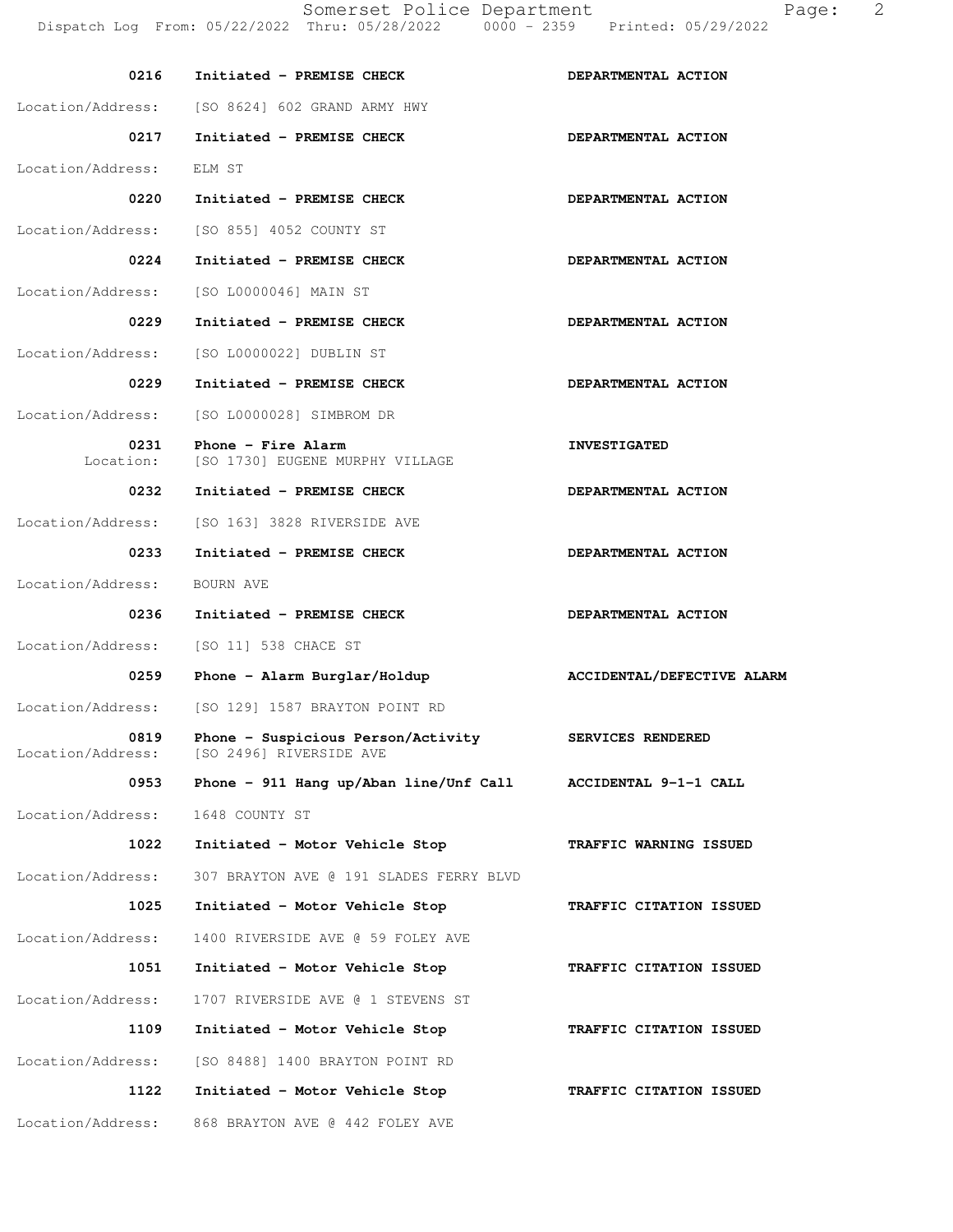Somerset Police Department Page: 3 Dispatch Log From: 05/22/2022 Thru: 05/28/2022 0000 - 2359 Printed: 05/29/2022 1124 Phone - Hazardous Condition **SERVICES RENDERED**  Location/Address: 1480 COUNTY ST @ 240 CENTRE ST **1139** Phone - Accident **REPORT PREPARED**  Location/Address: [SO L0000027] WILBUR AVE Refer To Accident: 22-178-AC  **1257 Phone - Dirt Bikes/Off Road Vehicles UNFOUNDED**  Location/Address: 2722 COUNTY ST @ 582 SOUTH ST  **1307 Phone - 911 Hang up/Aban line/Unf Call UNFOUNDED**  Location/Address: [SO 2] 535 GRAND ARMY HWY 1335 Phone - Officer Wanted **ADVICE GIVEN**  Location/Address: 80 NORTH ST 1411 Phone - Suspicious Person/Activity **SERVICES RENDERED**  Location/Address: [SO 4307] 815 GRAND ARMY HWY  **1416 Phone - 911 Hang up/Aban line/Unf Call UNFOUNDED**  Location/Address: [SO L0000028] SIMBROM DR  **1714 Phone - Disturbance ARREST**  Location/Address: PAUL DR Refer To Arrest: 22-187-AR Arrest: PICHETTE, ALEXANDER R Address: 394 KILBURN ST FALL RIVER, MA Age: 33 Charges: WARRANT, STRAIGHT WARRANT, STRAIGHT WARRANT, STRAIGHT WARRANT, STRAIGHT Refer To Incident: 22-550-OF 1753 Phone - Accident **Internal Accident** UNFOUNDED Location/Address: 899 GRAND ARMY HWY @ 1587 BRAYTON POINT RD 1816 Phone - Suspicious Auto **INVESTIGATED** Location/Address: [SO 8157] 1905 WILBUR AVE 1845 Walk-In - Officer Wanted **SERVICES RENDERED**  Location/Address: [SO 2] 535 GRAND ARMY HWY Refer To Incident: 22-551-OF 1856 Phone - Check Well Being **INVESTIGATED**  Location/Address: 101 SHAWOMET AVE 1908 Phone - Animal Complaint **REPORT PREPARED**  Location/Address: 1907 BRAYTON POINT RD Refer To Incident: 22-549-OF  **1955 Phone - Suspicious Person/Activity INVESTIGATED**  Location/Address: [SO 5507] 943 COUNTY ST **2039 Phone - Accident SERVICES RENDERED**<br>Location/Address: [SO 140] 707 GRAND ARMY HWY [SO 140] 707 GRAND ARMY HWY **2109 Phone - Motor Vehicle Complaints UNFOUNDED** Location/Address: [SO 5385] 1177 READ ST [SO 5385] 1177 READ ST  **2126 Phone - Alarm Burglar/Holdup ACCIDENTAL/DEFECTIVE ALARM**  Location/Address: [SO 576] 11 CAPTAINS WAY  **2144 Initiated - PREMISE CHECK DEPARTMENTAL ACTION**  Location/Address: [SO L0000028] SIMBROM DR

**For Date: 05/23/2022 - Monday**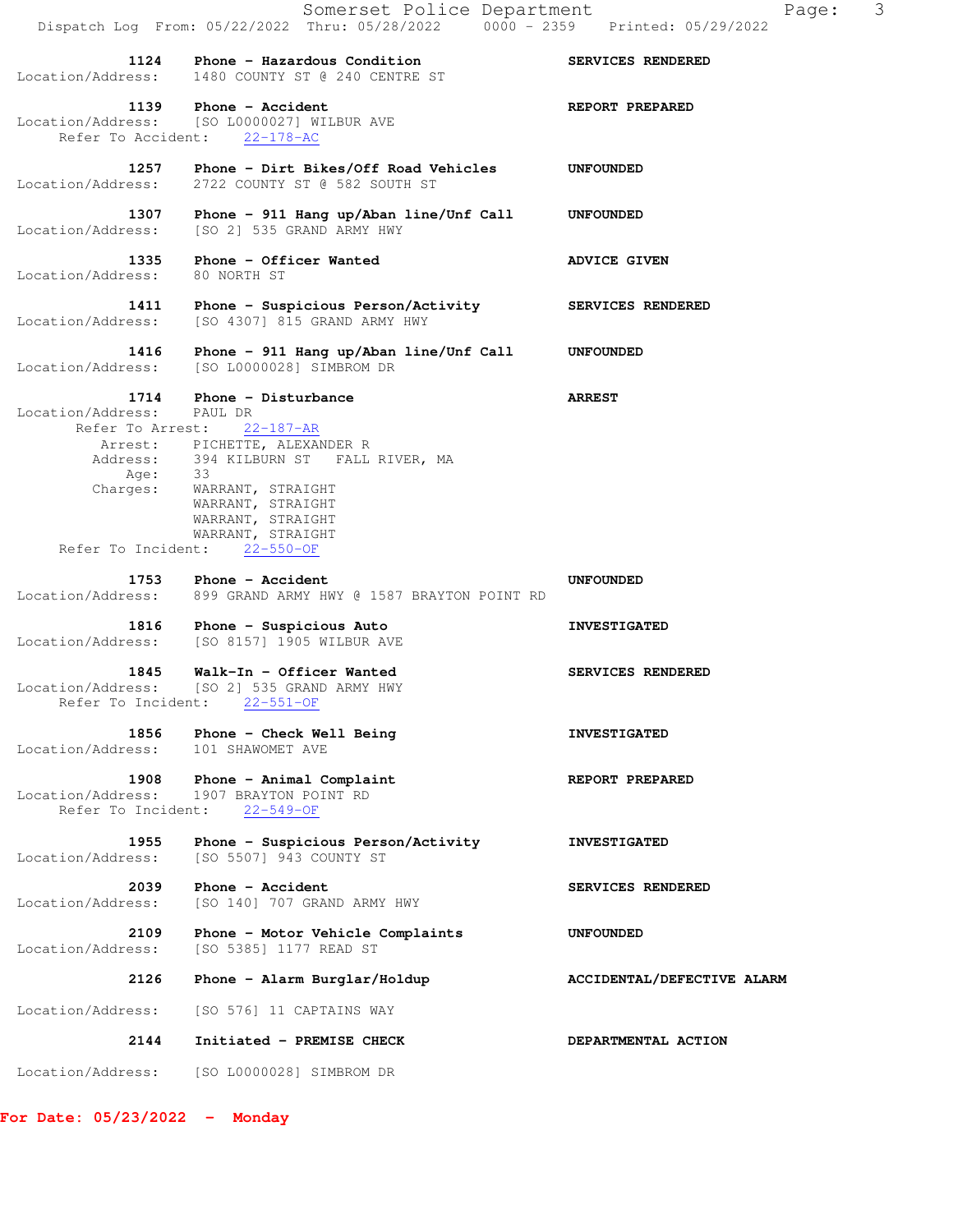Somerset Police Department Page: 4 Dispatch Log From: 05/22/2022 Thru: 05/28/2022 0000 - 2359 Printed: 05/29/2022 0122 Initiated - PREMISE CHECK **DEPARTMENTAL ACTION**  Location/Address: [SO 268] 287 COUNTY ST 0127 Initiated - PREMISE CHECK **DEPARTMENTAL ACTION**  Location/Address: [SO 1093] 830 READ ST  **0138 Initiated - Motor Vehicle Stop TRAFFIC CITATION ISSUED**  Location/Address: [SO 15] 500 READ ST  **0400 Phone - 911 Hang up/Aban line/Unf Call ACCIDENTAL 9-1-1 CALL**  Location/Address: 62 HALSEY AVE 0730 Initiated - Public Service Other **DEPARTMENTAL ACTION**  Location/Address: [SO 88] 1141 BRAYTON AVE 0803 Phone - Alarm Burglar/Holdup **ACCIDENTAL/DEFECTIVE ALARM**  Location/Address: [SO 603] 1464 COUNTY ST  **0834 Initiated - Motor Vehicle Stop TRAFFIC CITATION ISSUED**  Location/Address: [SO 1615] 833 COUNTY ST 0840 Initiated - Suspicious Auto **INVESTIGATED**  Location/Address: [SO 141] 978 COUNTY ST  **0842 Initiated - Motor Vehicle Stop TRAFFIC CITATION ISSUED**  Location/Address: [SO 1615] 833 COUNTY ST  **0847 Phone - 911 Hang up/Aban line/Unf Call ACCIDENTAL 9-1-1 CALL**  Location/Address: 214 BURGESS RD  **0857 Initiated - Motor Vehicle Stop TRAFFIC CITATION ISSUED**  Location/Address: [SO 204] 525 COUNTY ST 0921 Initiated - Motor Vehicle Stop **TRAFFIC WARNING ISSUED**  Location/Address: GRAND ARMY HWY 0931 Initiated - Motor Vehicle Stop **TRAFFIC CITATION ISSUED**  Location/Address: 1095 RIVERSIDE AVE @ 96 LONGHILL AVE 0932 Phone - Suspicious Auto **INVESTIGATED** Location/Address: [SO 2838] 505 GRAND ARMY HWY  **0943 Initiated - Motor Vehicle Stop TRAFFIC CITATION ISSUED**  Location/Address: [SO 51] 1236 COUNTY ST  **1002 Initiated - Motor Vehicle Stop TRAFFIC CITATION ISSUED**  Location/Address: 995 RIVERSIDE AVE @ 144 NEWHILL AVE  **1003 Initiated - Property (Found) DEPARTMENTAL ACTION**  Location/Address: BUFFINTON ST  **1012 Phone - Suspicious Auto UNFOUNDED**  Location/Address: LACERDA LN  **1017 Initiated - Motor Vehicle Stop TRAFFIC CITATION ISSUED**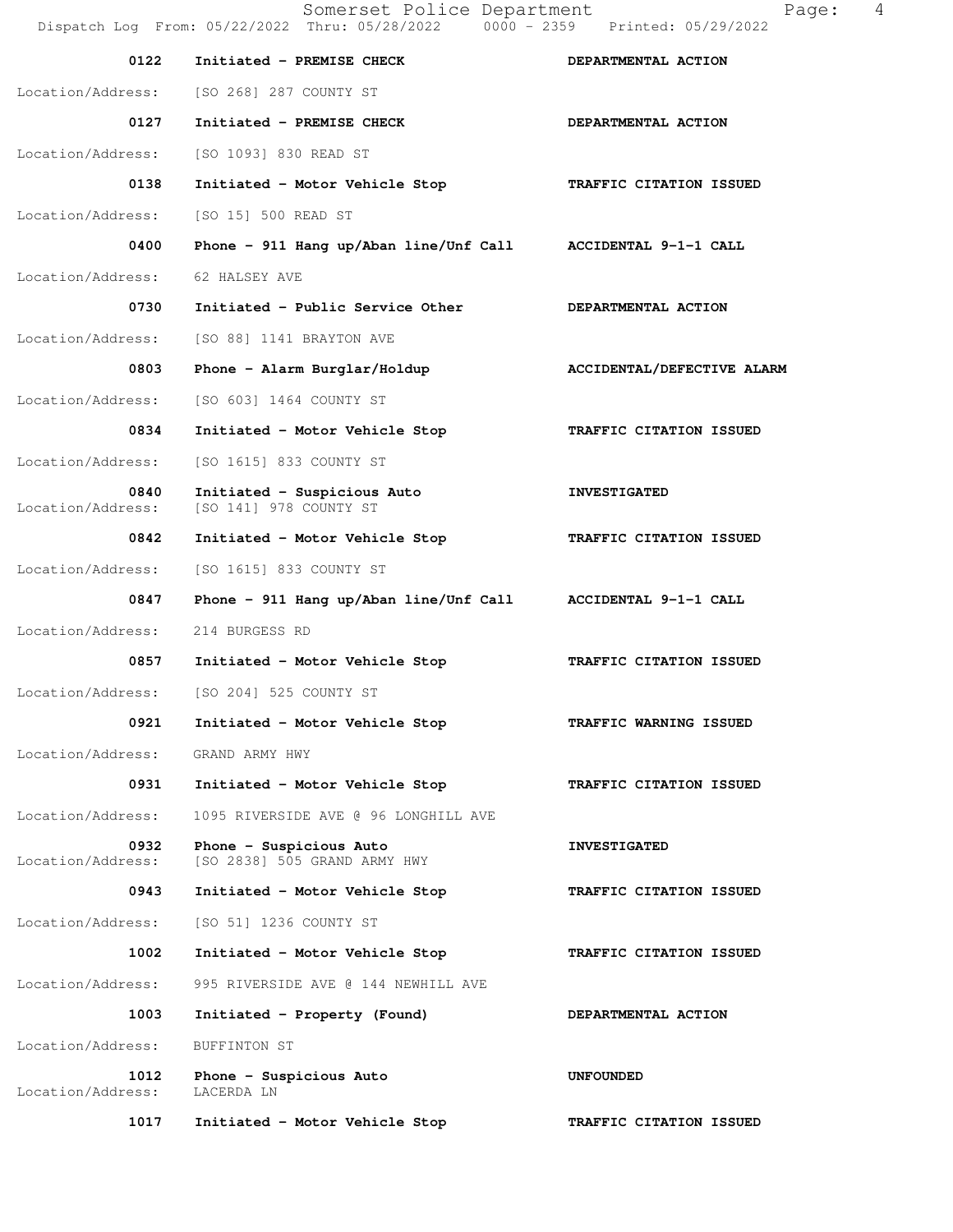|                                                 | Somerset Police Department<br>Dispatch Log From: 05/22/2022 Thru: 05/28/2022 0000 - 2359 Printed: 05/29/2022 | 5<br>Page:                 |
|-------------------------------------------------|--------------------------------------------------------------------------------------------------------------|----------------------------|
| Location/Address:                               | [SO 16] 937 COUNTY ST                                                                                        |                            |
| 1023                                            | Initiated - Continued Investigation DEPARTMENTAL ACTION                                                      |                            |
| Location/Address:                               | [SO 129] 1587 BRAYTON POINT RD                                                                               |                            |
| 1039<br>Location/Address:                       | Phone - Check Well Being<br>2722 COUNTY ST @ 582 SOUTH ST                                                    | TRANSPORT LOCAL            |
| 1046                                            | Initiated - Motor Vehicle Stop                                                                               | TRAFFIC CITATION ISSUED    |
| Location/Address:                               | [SO 2301] 34 RIVERSIDE AVE                                                                                   |                            |
| 1102                                            | Initiated - Motor Vehicle Stop                                                                               | TRAFFIC CITATION ISSUED    |
| Location/Address:                               | [SO 223] 1333 COUNTY ST                                                                                      |                            |
| 1113                                            | Initiated - Motor Vehicle Stop                                                                               | TRAFFIC CITATION ISSUED    |
| Location/Address:                               | 84 COUNTY ST @ 53 SAGAMORE ST                                                                                |                            |
| 1116                                            | Initiated - Motor Vehicle Stop                                                                               | TRAFFIC CITATION ISSUED    |
| Location/Address:                               | 637 BUFFINTON ST @ 149 SPRUCE ST                                                                             |                            |
| 1130                                            | Initiated - Motor Vehicle Stop                                                                               | TRAFFIC CITATION ISSUED    |
| Location/Address:                               | [SO 4726] 1300 WILBUR AVE                                                                                    |                            |
| 1146                                            | Initiated - Motor Vehicle Stop                                                                               | TRAFFIC CITATION ISSUED    |
| Location/Address:                               | 1059 RIVERSIDE AVE @ 106 WESTHILL AVE                                                                        |                            |
| 1153                                            | Initiated - Motor Vehicle Stop                                                                               | TRAFFIC CITATION ISSUED    |
| Location/Address:                               | BUFFINTON ST                                                                                                 |                            |
| 1226                                            | Initiated - Continued Investigation                                                                          | PROPERTY RETURNED TO OWNER |
| Location/Address:                               | [SO 1307] 3 FORSYTH AVE                                                                                      |                            |
| 1237<br>Location/Address:<br>Refer To Incident: | Phone - Officer Wanted<br>[SO 7948] 12 DEL-TOM LN<br>$22 - 552 - 0F$                                         | REPORT PREPARED            |
| 1313                                            | Phone - Junk Auto Complaint<br>Location/Address: [SO 7434] 116 LEWIS AVE<br>Refer To Incident: 22-553-OF     | REPORT PREPARED            |
| 1352<br>Location/Address:<br>Refer To Incident: | Phone - Check Well Being<br>MURPHY VLG Apt. #F28<br>$22 - 554 - 0F$                                          | REPORT PREPARED            |
| 1356                                            | Initiated - Motor Vehicle Stop                                                                               | TRAFFIC CITATION ISSUED    |
| Location/Address:                               | [SO 8123] 465 COUNTY ST                                                                                      |                            |
| 1407<br>Location/Address:                       | Phone - CAR SEAT INSTALLATION<br>[SO 8123] 465 COUNTY ST                                                     | SERVICES RENDERED          |
| 1456                                            | Phone - Alarm Burglar/Holdup                                                                                 | ACCIDENTAL/DEFECTIVE ALARM |
| Location/Address:                               | [SO 9658] 104 CENTRE ST                                                                                      |                            |
| 1542                                            | Initiated - Summons/Papers Service                                                                           | DEPARTMENTAL ACTION        |
| Location/Address:                               | [SO 8291] 84 NEW HAMPSHIRE AVE                                                                               |                            |
| 1604                                            | Phone - Alarm Burglar/Holdup                                                                                 | ACCIDENTAL/DEFECTIVE ALARM |
| Location/Address:                               | [SO 9658] 104 CENTRE ST                                                                                      |                            |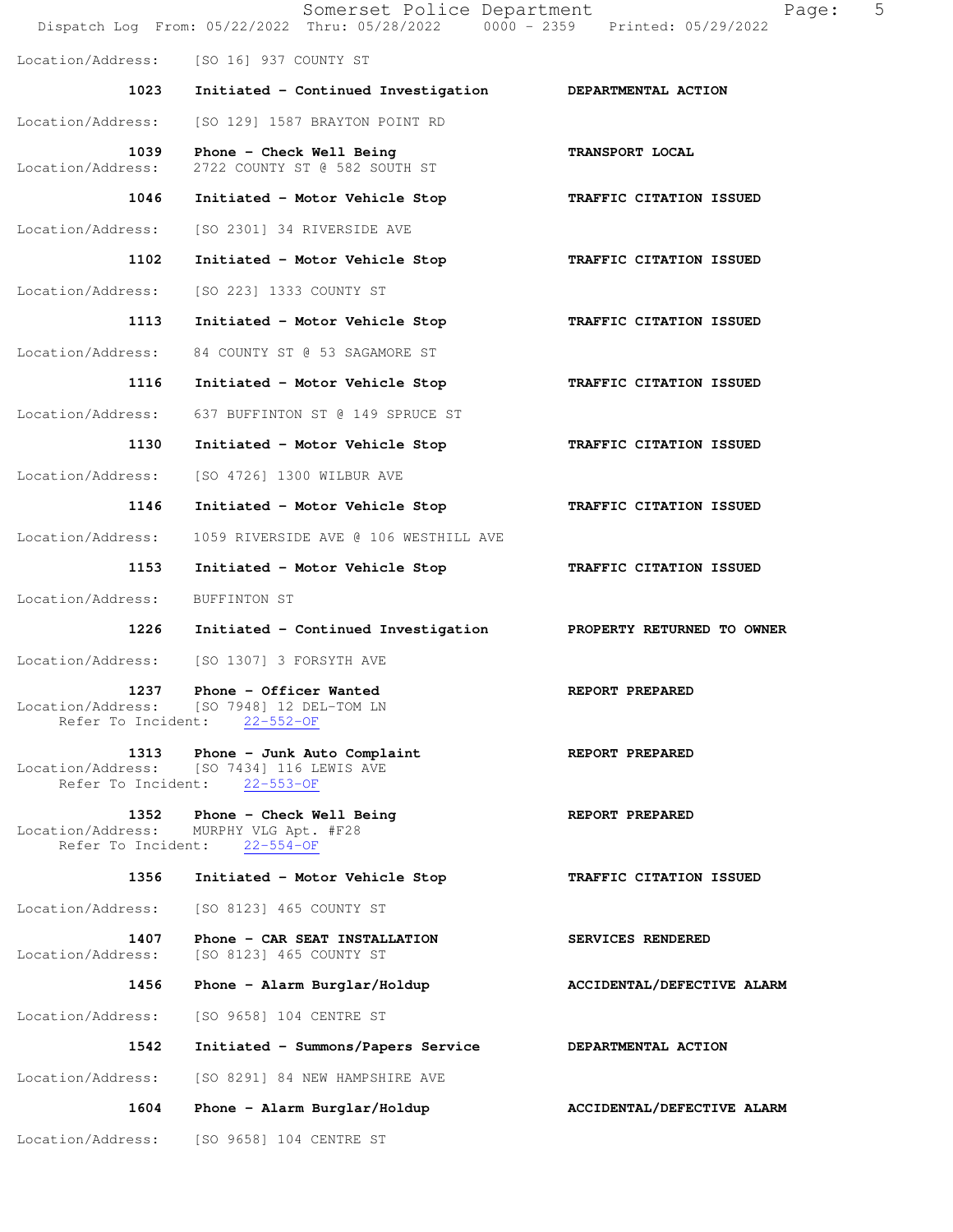**1710 Phone - Officer Wanted DEPARTMENTAL ACTION**  Location/Address: [SO 5876] 771 WILBUR AVE 1722 Phone - Suspicious Auto **INVESTIGATED**  Location/Address: 117 SLADE ST @ 192 BUTLER ST  **1741 Initiated - Motor Vehicle Stop TRAFFIC CITATION ISSUED**  Location/Address: 1529 READ ST @ 241 PLEASANT VIEW AVE  **1745 Phone - Officer Wanted REPORT PREPARED**  Location/Address: 871 REGAN RD Refer To Incident: 22-555-OF  **1750 Initiated - Motor Vehicle Stop TRAFFIC CITATION ISSUED**  Location/Address: 1451 READ ST @ 34 TRAVERS ST  **1821 Phone - Motor Vehicle Complaints INVESTIGATED**  Location/Address: [SO 9169] 618 BRAYTON POINT RD  **1854 Phone - MEDICAL TRANSPORT-HOSPITAL MEDICAL**  Location/Address: 103 SHAWOMET AVE Apt. #1 1855 Phone - Missing Person **REPORT PREPARED**  Location/Address: [SO 87] 625 COUNTY ST 2034 Phone - Transport Citizen **TRANSPORT LOCAL** Location/Address: [SO 4496] 186 WESTHILL AVE  **2037 Initiated - PREMISE CHECK DEPARTMENTAL ACTION**  Location/Address: [SO L0000028] SIMBROM DR 2050 Phone - FireWorks Complaint **INVESTIGATED**  Location/Address: 66 SHERMAN RD  **2056 Initiated - Notification INVESTIGATED**  Location/Address: 505 ALMY RD 2103 Phone - Accident, Injury **REPORT PREPARED** Location/Address: [SO 6956] 39 HOT AND COLD LN Refer To Accident: 22-179-AC  **2136 Phone - Motor Vehicle Complaints INVESTIGATED**  Location/Address: 264 DENHAM AVE @ 875 ALMY RD **2139 Phone - Suspicious Person/Activity 1NVESTIGATED** Location/Address: [SO 5507] 943 COUNTY ST [SO 5507] 943 COUNTY ST  **2208 Phone - Alarm Burglar/Holdup ACCIDENTAL/DEFECTIVE ALARM**  Location/Address: [SO 244] 869 GRAND ARMY HWY  **2306 Initiated - PREMISE CHECK DEPARTMENTAL ACTION**  Location/Address: [SO 171] 1876 WILBUR AVE

#### **For Date: 05/24/2022 - Tuesday**

| 0057<br>Location/Address: | Phone - Suspicious Person/Activity<br>[SO 5507] 943 COUNTY ST | <b>INVESTIGATED</b> |
|---------------------------|---------------------------------------------------------------|---------------------|
| 0108                      | Initiated - PREMISE CHECK                                     | DEPARTMENTAL ACTION |
| Location/Address:         | [SO 138] 1878 WILBUR AVE                                      |                     |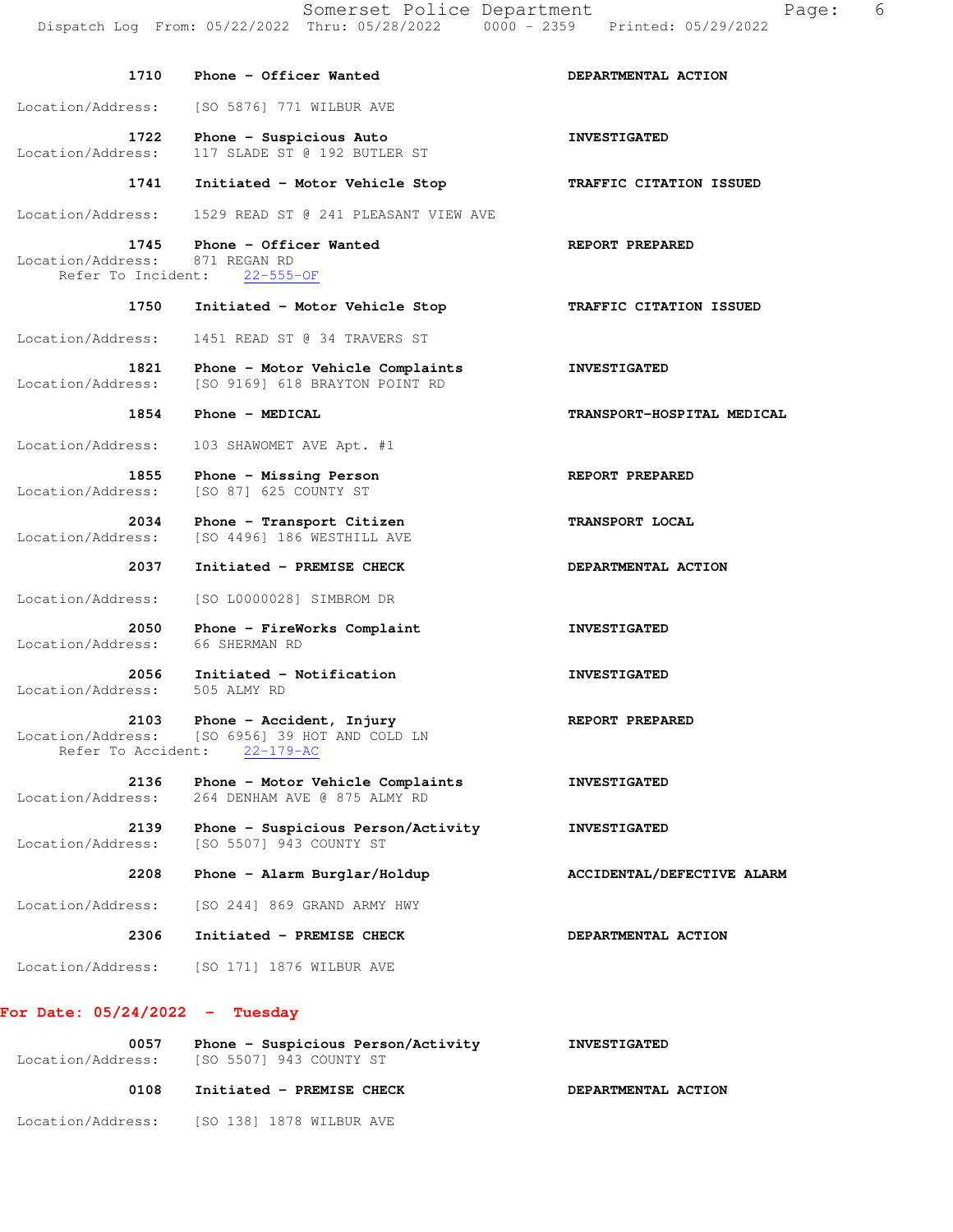Somerset Police Department Page: 7 Dispatch Log From: 05/22/2022 Thru: 05/28/2022 0000 - 2359 Printed: 05/29/2022  **0110 Initiated - Motor Vehicle Stop TRAFFIC CITATION ISSUED**  Location/Address: 20 PERRON AVE @ 1283 RIVERSIDE AVE 0123 Initiated - PREMISE CHECK **DEPARTMENTAL ACTION**  Location/Address: [SO 9602] 1693 GRAND ARMY HWY 0124 Initiated - PREMISE CHECK **DEPARTMENTAL ACTION**  Location/Address: [SO 40] 938 LEES RIVER AVE 0127 Initiated - PREMISE CHECK **DEPARTMENTAL ACTION** Location/Address: [SO 138] 1878 WILBUR AVE 0555 Phone - Check Well Being **SERVICES** RENDERED Location/Address: [SO 1041] 1 HAWTHORNE ST 0745 Initiated - Public Service Other SERVICES RENDERED Location/Address: [SO 88] 1141 BRAYTON AVE  **0747 Initiated - Motor Vehicle Stop TRAFFIC CITATION ISSUED**  Location/Address: [SO 15] 500 READ ST 0854 Phone - Alarm Burglar/Holdup **ACCIDENTAL/DEFECTIVE ALARM**  Location/Address: 14 MOTA CT 1104 Phone - Larceny **REPORT PREPARED** Location/Address: [SO 2] 535 GRAND ARMY HWY Refer To Arrest: 22-189-AR Refer To Incident: 22-557-OF  **1125 Initiated - Motor Vehicle Stop TRAFFIC CITATION ISSUED**  Location/Address: 3255 COUNTY ST @ 524 PALMER ST  **1254 Initiated - Summons/Papers Service MESSAGE/SUMMONS DELIVERED**  Location/Address: 89 SPRUCE ST  **1315 Walk-In - Vandalism/Mal.Misc. REPORT PREPARED**  Location/Address: [SO 4307] 815 GRAND ARMY HWY Refer To Incident: 22-558-OF  **1343 Phone - 911 Hang up/Aban line/Unf Call ACCIDENTAL 9-1-1 CALL**  Location/Address: 198 LEPES RD **1411 Phone - Motor Vehicle Theft BREPORT PREPARED**<br> **REPORT PREPARED**<br> **REPORT PREPARED** Location/Address: Refer To Incident: 22-560-OF  **1441 Initiated - Motor Vehicle Stop TRAFFIC WARNING ISSUED**  Location/Address: 265 READ ST @ 95 HAROLD AVE  **1458 Phone - Property (Found) REPORT PREPARED**  Location/Address: [SO L0000046] MAIN ST Refer To Incident: 22-559-OF  **1521 Initiated - Continued Investigation DEPARTMENTAL ACTION**  Location/Address: [SO 2] 535 GRAND ARMY HWY 1622 Phone - Animal Complaint **SERVICES RENDERED** 

Location/Address: [SO 7455] 887 GRAND ARMY HWY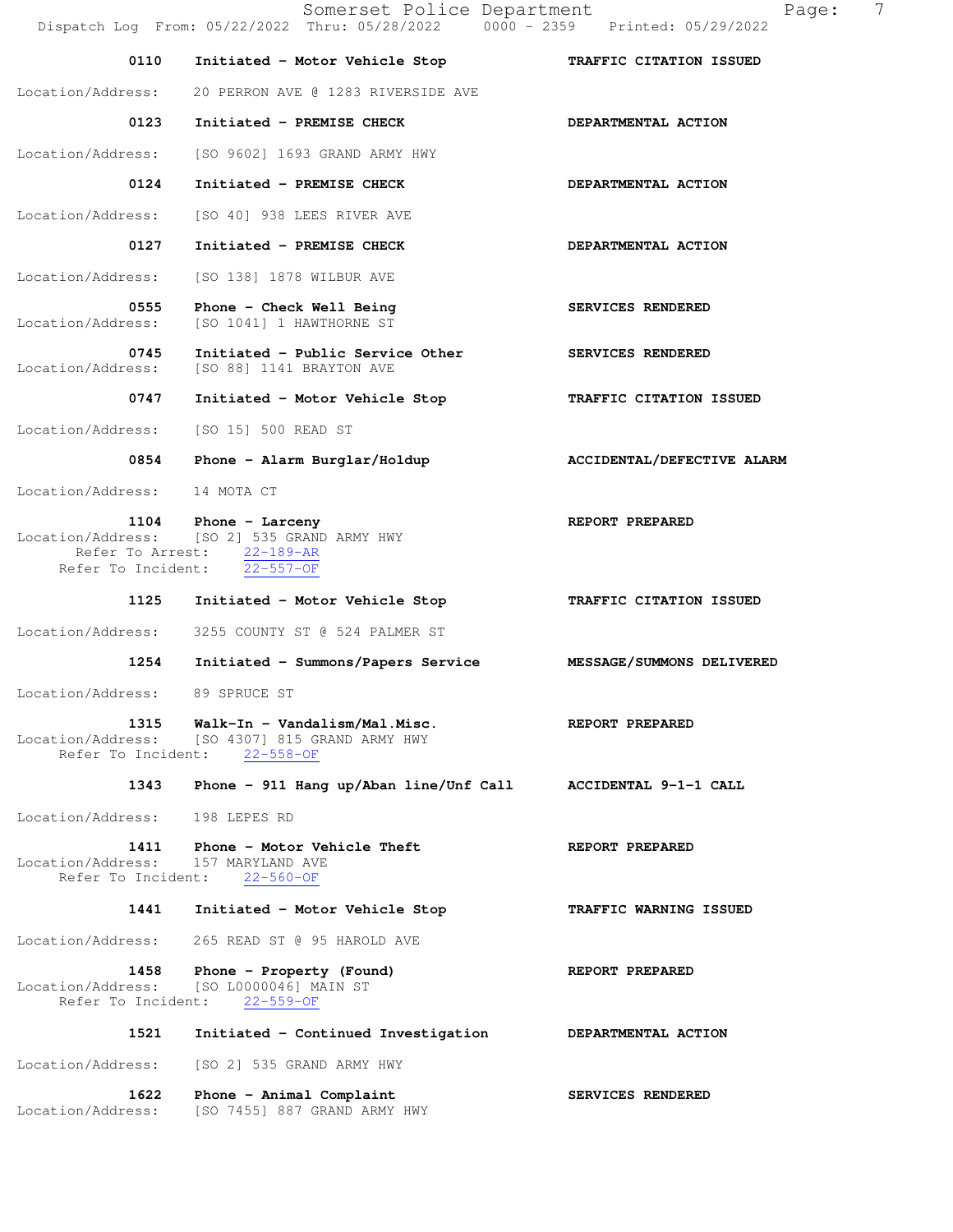|                                    | Somerset Police Department<br>Dispatch Log From: 05/22/2022 Thru: 05/28/2022 0000 - 2359 Printed: 05/29/2022 | 8<br>Page:                 |
|------------------------------------|--------------------------------------------------------------------------------------------------------------|----------------------------|
| 1629<br>Location/Address:          | Phone - Auto Lockout<br>[SO 204] 525 COUNTY ST                                                               | SERVICES RENDERED          |
| 1642                               | Initiated - Parking Violation ARKING TICKET ISSUED                                                           |                            |
| Location/Address:                  | [SO 7455] 887 GRAND ARMY HWY                                                                                 |                            |
| 1706                               | Initiated - Motor Vehicle Stop                                                                               | TRAFFIC CITATION ISSUED    |
| Location/Address:                  | [SO L0000004] E RT 195 HWY                                                                                   |                            |
| 1725                               | Initiated - Motor Vehicle Stop TRAFFIC CITATION ISSUED                                                       |                            |
| Location/Address:                  | [SO 72] 1229 WILBUR AVE                                                                                      |                            |
| 1744                               | Initiated - Motor Vehicle Stop                                                                               | TRAFFIC CITATION ISSUED    |
| Location/Address:                  | 943 BRAYTON POINT RD @ 34 MERCIER AVE                                                                        |                            |
| 1802                               | Initiated - Motor Vehicle Stop                                                                               | TRAFFIC WARNING ISSUED     |
| Location/Address:                  | 1490 GRAND ARMY HWY @ 126 PLEASANT VIEW AVE                                                                  |                            |
| 1910                               | Initiated - Motor Vehicle Stop                                                                               | TRAFFIC WARNING ISSUED     |
| Location/Address:                  | 3129 COUNTY ST @ 1 WHETSTONE HILL RD                                                                         |                            |
| 1918                               | Initiated - Motor Vehicle Stop                                                                               | TRAFFIC CITATION ISSUED    |
| Location/Address:                  | 1 WHETSTONE HILL RD @ 3129 COUNTY ST                                                                         |                            |
| 1927                               | Initiated - Motor Vehicle Stop                                                                               | TRAFFIC CITATION ISSUED    |
| Location/Address:                  | 1 WHETSTONE HILL RD @ 3129 COUNTY ST                                                                         |                            |
| 1936                               | Phone - MEDICAL                                                                                              | TRANSPORT-HOSPITAL MEDICAL |
| Location/Address:                  | 130 ROOSEVELT AVE                                                                                            |                            |
| 2059<br>Refer To Incident:         | Walk-In - Motor Vehicle Theft<br>Location/Address: [SO 2838] 505 GRAND ARMY HWY<br>$22 - 562 - 0F$           | REPORT PREPARED            |
| Location/Address: 85 ARGYLE RD     | 2232 Phone - FireWorks Complaint                                                                             | <b>UNFOUNDED</b>           |
|                                    | 2305 Initiated - PREMISE CHECK                                                                               | DEPARTMENTAL ACTION        |
|                                    | Location/Address: [SO L0000025] BRAYTON POINT RD                                                             |                            |
| For Date: $05/25/2022 -$ Wednesday |                                                                                                              |                            |
| 0104                               | Initiated - PREMISE CHECK                                                                                    | DEPARTMENTAL ACTION        |
|                                    | Location/Address: [SO 11] 538 CHACE ST                                                                       |                            |
| 0105                               | Initiated - PREMISE CHECK                                                                                    | DEPARTMENTAL ACTION        |
| Location/Address:                  | [SO 5588] 150 SLADES FERRY AVE                                                                               |                            |
| 0106                               | Initiated - PREMISE CHECK                                                                                    | DEPARTMENTAL ACTION        |
| Location/Address:                  | [SO 100] 2112 COUNTY ST                                                                                      |                            |
| 0108                               | Initiated - PREMISE CHECK                                                                                    | DEPARTMENTAL ACTION        |
|                                    | Location/Address: [SO 189] 2317 COUNTY ST                                                                    |                            |
| 0109                               | Initiated - PREMISE CHECK                                                                                    | DEPARTMENTAL ACTION        |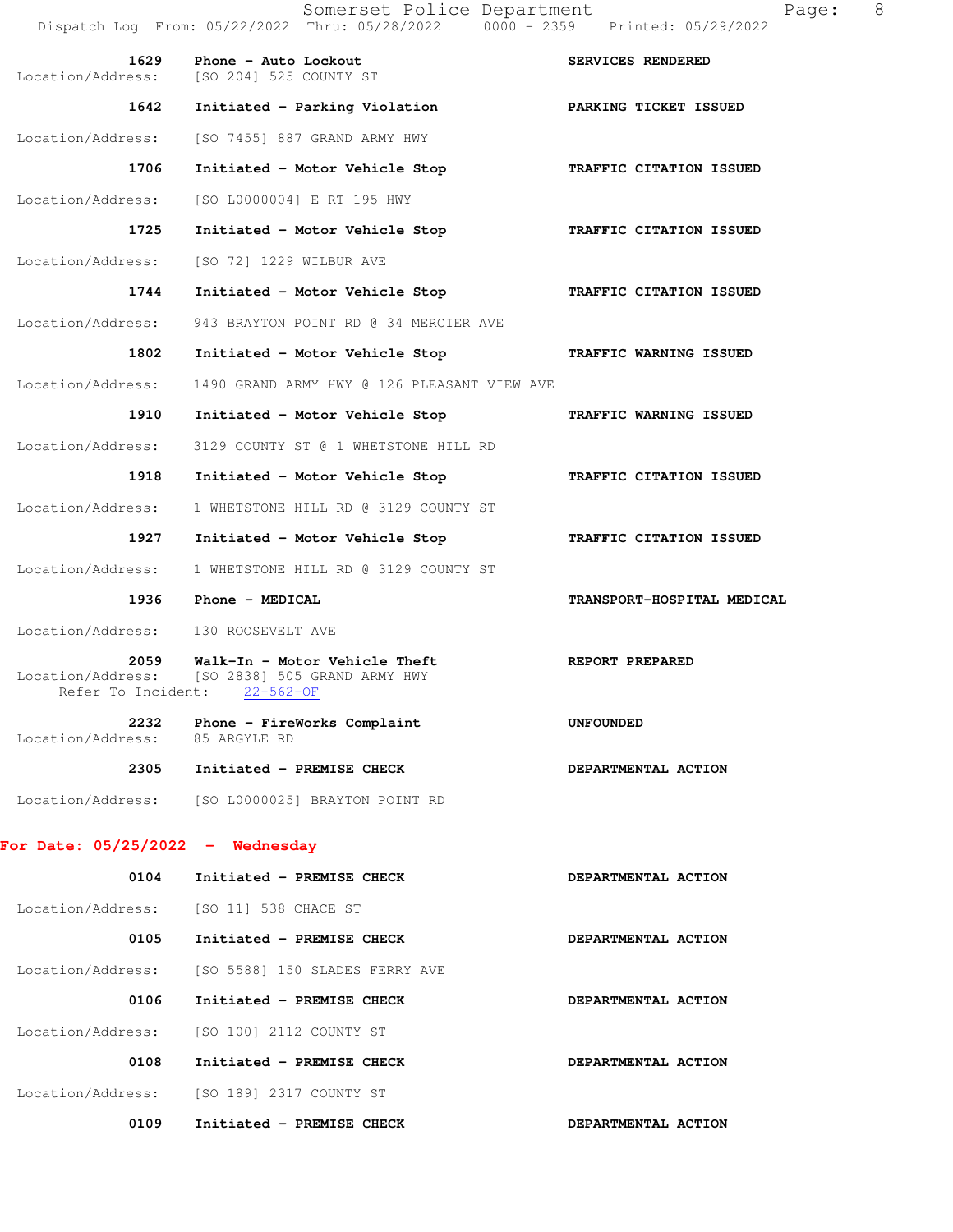Somerset Police Department Fage: 9 Dispatch Log From: 05/22/2022 Thru: 05/28/2022 0000 - 2359 Printed: 05/29/2022

|                              | Location/Address: [SO 8306] 537 RIVERSIDE AVE     |                     |
|------------------------------|---------------------------------------------------|---------------------|
| 0109                         | Initiated - PREMISE CHECK                         | DEPARTMENTAL ACTION |
| Location/Address:            | [SO 133] 582 SOUTH ST                             |                     |
| 0109                         | Initiated - PREMISE CHECK                         | DEPARTMENTAL ACTION |
| Location/Address:            | [SO 7048] 231 RIVERSIDE AVE                       |                     |
| 0109                         | Initiated - PREMISE CHECK                         | DEPARTMENTAL ACTION |
| Location/Address:            | [SO 268] 287 COUNTY ST                            |                     |
| 0110                         | Initiated - PREMISE CHECK                         | DEPARTMENTAL ACTION |
|                              | Location/Address: [SO 1024] 2722 COUNTY ST        |                     |
| 0111                         | Initiated - PREMISE CHECK                         | DEPARTMENTAL ACTION |
| Location/Address:            | [SO 12] 2732 COUNTY ST                            |                     |
| 0112                         | Initiated - PREMISE CHECK                         | DEPARTMENTAL ACTION |
|                              | Location/Address: [SO 179] 2756 COUNTY ST         |                     |
| 0113                         | Initiated - PREMISE CHECK                         | DEPARTMENTAL ACTION |
| Location/Address:            | [SO 178] 2900 COUNTY ST                           |                     |
| 0113                         | Initiated - PREMISE CHECK                         | DEPARTMENTAL ACTION |
| Location/Address:            | [SO L0000019] COUNTY ST                           |                     |
| 0113                         | Initiated - PREMISE CHECK                         | DEPARTMENTAL ACTION |
|                              | Location/Address: [SO 1093] 830 READ ST           |                     |
| 0114                         | Initiated - PREMISE CHECK                         | DEPARTMENTAL ACTION |
|                              | Location/Address: [SO 78] 3049 COUNTY ST          |                     |
| 0115                         | Initiated - PREMISE CHECK                         | DEPARTMENTAL ACTION |
|                              | Location/Address: [SO 2343] 3200 COUNTY ST        |                     |
| 0118                         | Initiated - PREMISE CHECK                         | DEPARTMENTAL ACTION |
|                              | Location/Address: [SO 162] 3249 COUNTY ST         |                     |
| 0119                         | Initiated - PREMISE CHECK                         | DEPARTMENTAL ACTION |
|                              | Location/Address: [SO 1677] 580 WHETSTONE HILL RD |                     |
| 0123                         | Initiated - PREMISE CHECK                         | DEPARTMENTAL ACTION |
| Location/Address:            | WINDWARD DR                                       |                     |
| 0125                         | Initiated - PREMISE CHECK                         | DEPARTMENTAL ACTION |
|                              | Location/Address: [SO 4] 90 OLYMPIC RD            |                     |
| 0129                         | Initiated - PREMISE CHECK                         | DEPARTMENTAL ACTION |
| Location/Address: FAIRWAY DR |                                                   |                     |
| 0133                         | Initiated - PREMISE CHECK                         | DEPARTMENTAL ACTION |
| Location/Address:            | ELM ST                                            |                     |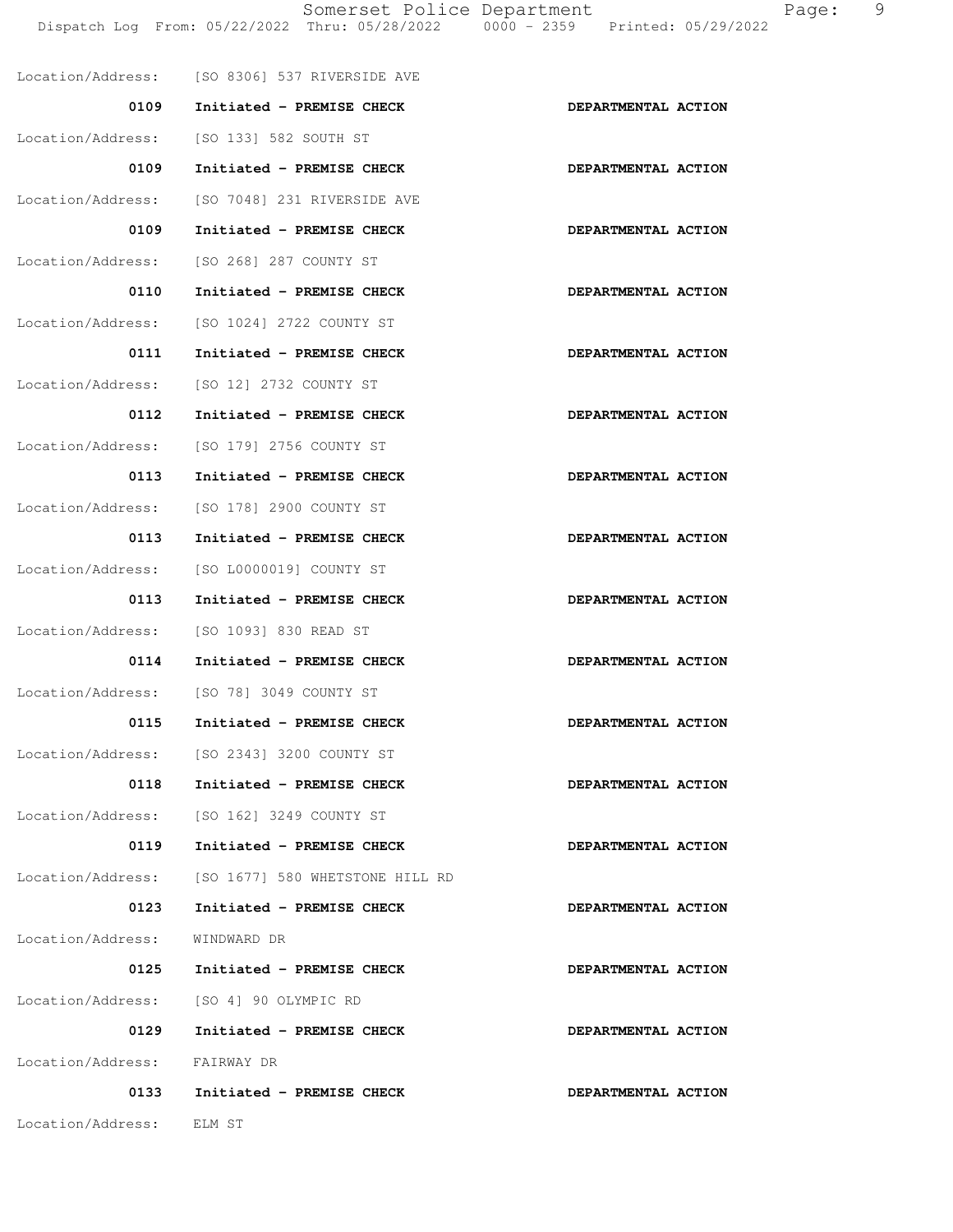| 0136                                            | Initiated - PREMISE CHECK                                                    | DEPARTMENTAL ACTION |
|-------------------------------------------------|------------------------------------------------------------------------------|---------------------|
|                                                 | Location/Address: [SO 855] 4052 COUNTY ST                                    |                     |
| 0137                                            | Initiated - PREMISE CHECK                                                    | DEPARTMENTAL ACTION |
| Location/Address:                               | [SO 2257] 4095 COUNTY ST                                                     |                     |
| 0142                                            | Initiated - PREMISE CHECK                                                    | DEPARTMENTAL ACTION |
| Location/Address:                               | [SO L0000046] MAIN ST                                                        |                     |
| 0145                                            | Initiated - PREMISE CHECK                                                    | DEPARTMENTAL ACTION |
| Location/Address:                               | [SO 94] 274 HIGH ST                                                          |                     |
| 0146                                            | Initiated - PREMISE CHECK                                                    | DEPARTMENTAL ACTION |
|                                                 | Location/Address: [SO 3635] 265 HIGH ST                                      |                     |
| 0146                                            | Initiated - PREMISE CHECK                                                    | DEPARTMENTAL ACTION |
| Location/Address:                               | [SO L0000022] DUBLIN ST                                                      |                     |
| 0147                                            | Initiated - PREMISE CHECK                                                    | DEPARTMENTAL ACTION |
| Location/Address:                               | [SO 153] 4231 RIVERSIDE AVE                                                  |                     |
| 0148                                            | Initiated - PREMISE CHECK                                                    | DEPARTMENTAL ACTION |
| Location/Address:                               | [SO L0000028] SIMBROM DR                                                     |                     |
| 0150                                            | Initiated - PREMISE CHECK                                                    | DEPARTMENTAL ACTION |
| Location/Address:                               | [SO 163] 3828 RIVERSIDE AVE                                                  |                     |
| 0151                                            | Initiated - PREMISE CHECK                                                    | DEPARTMENTAL ACTION |
| Location/Address:                               | BOURN AVE                                                                    |                     |
| 0156                                            | Initiated - PREMISE CHECK                                                    | DEPARTMENTAL ACTION |
| Location/Address: REGAN RD                      |                                                                              |                     |
| 0547                                            | Initiated - PREMISE CHECK                                                    | DEPARTMENTAL ACTION |
|                                                 | Location/Address: [SO L0000028] SIMBROM DR                                   |                     |
| 0549                                            | Initiated - Continued Investigation                                          | DEPARTMENTAL ACTION |
| Location/Address:                               | 30 REMINGTON DR<br>Refer To Incident: 22-563-OF                              |                     |
| 0702<br>Location/Address:<br>Refer To Accident: | Phone - Accident, Injury<br>[SO 149] 100 SLADES FERRY AVE<br>$22 - 180 - AC$ | Patient Refusal     |
| 0736<br>Location/Address:                       | Initiated - Continued Investigation<br>[SO 138] 1878 WILBUR AVE              | <b>INVESTIGATED</b> |
| 0823<br>Location/Address:                       | Phone - Motor Vehicle Complaints<br>[SO 6168] 992 GRAND ARMY HWY             | Patient Refusal     |
| 0836                                            | Phone - Check Well Being                                                     | DEPARTMENTAL ACTION |
| Location/Address:                               | [SO 5477] 196 LUTHER AVE                                                     |                     |
| 1000                                            | Initiated - PREMISE CHECK                                                    | DEPARTMENTAL ACTION |
| Location/Address:                               | [SO 92] 700 READ ST                                                          |                     |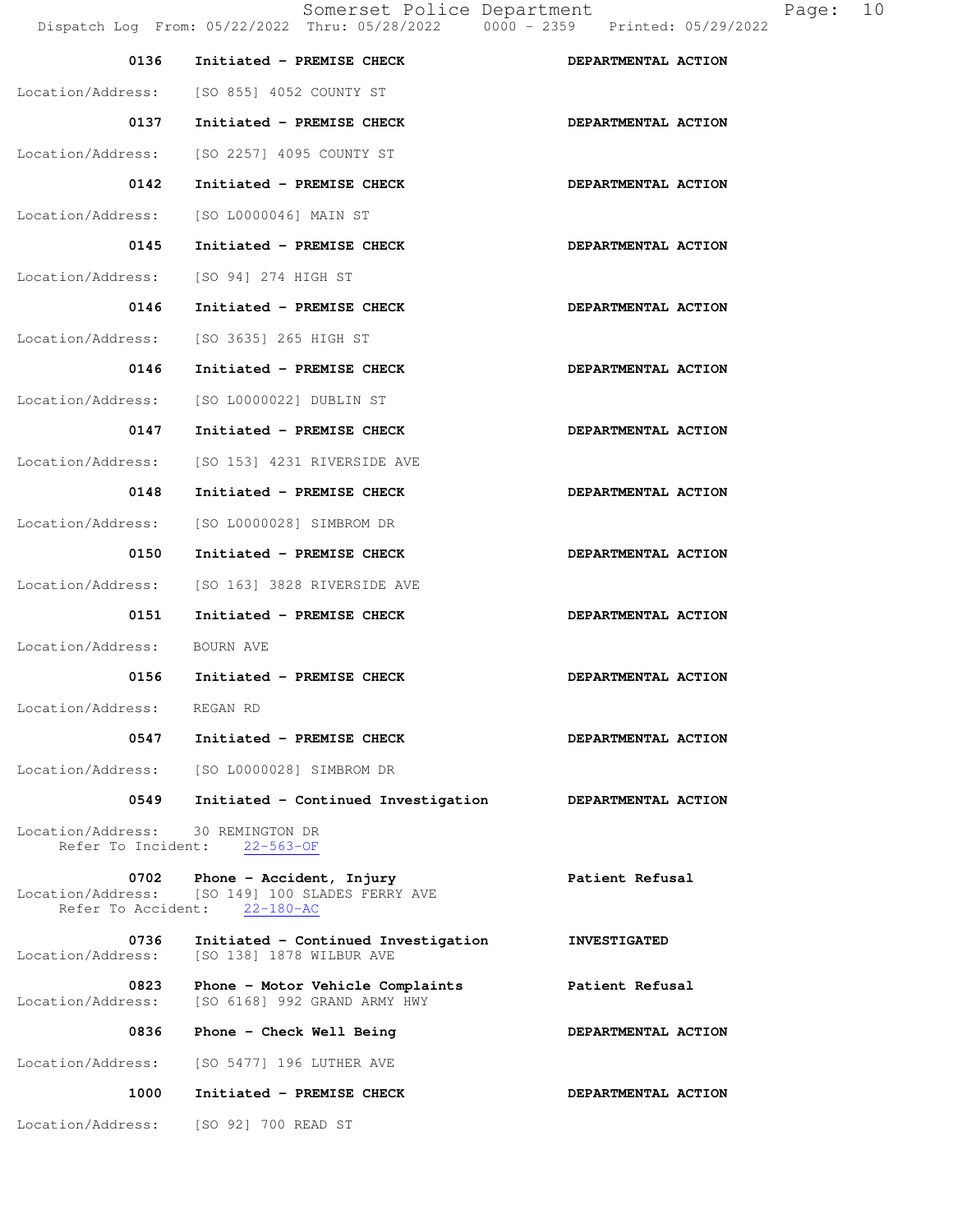|                           | Somerset Police Department<br>Dispatch Log From: 05/22/2022 Thru: 05/28/2022 0000 - 2359 Printed: 05/29/2022 | 11<br>Page:                |
|---------------------------|--------------------------------------------------------------------------------------------------------------|----------------------------|
| 1001                      | Initiated - PREMISE CHECK                                                                                    | DEPARTMENTAL ACTION        |
|                           | Location/Address: [SO 88] 1141 BRAYTON AVE                                                                   |                            |
| 1007                      | Initiated - PREMISE CHECK                                                                                    | DEPARTMENTAL ACTION        |
| Location/Address:         | [SO 87] 625 COUNTY ST                                                                                        |                            |
| 1013                      | Initiated - PREMISE CHECK                                                                                    | DEPARTMENTAL ACTION        |
| Location/Address:         | [SO 11] 538 CHACE ST                                                                                         |                            |
| 1022                      | Initiated - PREMISE CHECK                                                                                    | DEPARTMENTAL ACTION        |
| Location/Address:         | [SO 1677] 580 WHETSTONE HILL RD                                                                              |                            |
| 1024<br>Location/Address: | Initiated - PREMISE CHECK<br>[SO 92] 700 READ ST                                                             | SERVICES RENDERED          |
| 1028                      | Initiated - PREMISE CHECK                                                                                    | DEPARTMENTAL ACTION        |
| Location/Address:         | [SO 1677] 580 WHETSTONE HILL RD                                                                              |                            |
| 1031                      | Initiated - PREMISE CHECK                                                                                    | DEPARTMENTAL ACTION        |
| Location/Address:         | [SO 88] 1141 BRAYTON AVE                                                                                     |                            |
| 1038                      | Phone - MEDICAL                                                                                              | ACCIDENTAL/DEFECTIVE ALARM |
| Location/Address:         | 121 HINCHEY LN                                                                                               |                            |
| 1038                      | Initiated - PREMISE CHECK                                                                                    | DEPARTMENTAL ACTION        |
| Location/Address:         | [SO 11] 538 CHACE ST                                                                                         |                            |
| 1114<br>Location/Address: | Walk-In - CAR SEAT INSTALLATION<br>[SO 8123] 465 COUNTY ST                                                   | SERVICES RENDERED          |
| 1128                      | Phone - 911 Hang up/Aban line/Unf Call ACCIDENTAL 9-1-1 CALL                                                 |                            |
| Location/Address:         | 3367 RIVERSIDE AVE                                                                                           |                            |
| 1133<br>Location/Address: | Initiated - Suspicious Auto<br>[SO 92] 700 READ ST                                                           | <b>INVESTIGATED</b>        |
| 1138                      | Initiated - PREMISE CHECK                                                                                    | DEPARTMENTAL ACTION        |
| Location/Address:         | [SO 11] 538 CHACE ST                                                                                         |                            |
| 1144                      | Initiated - PREMISE CHECK                                                                                    | DEPARTMENTAL ACTION        |
| Location/Address:         | [SO 1677] 580 WHETSTONE HILL RD                                                                              |                            |
| 1146<br>Location/Address: | Initiated - Continued Investigation<br>[SO 138] 1878 WILBUR AVE                                              | <b>INVESTIGATED</b>        |
| 1243<br>Location/Address: | Radio - Section 12<br>[SO 88] 1141 BRAYTON AVE                                                               | REPORT PREPARED            |
| 1244<br>Location/Address: | Phone - Motor Vehicle Complaints<br>[SO 1616] 115 WOOD ST                                                    | <b>INVESTIGATED</b>        |
| 1251<br>Location/Address: | Phone - Hazardous Condition<br>DWELLY RD                                                                     | <b>INVESTIGATED</b>        |
| 1251<br>Location/Address: | Phone - Accident<br>[SO 2] 535 GRAND ARMY HWY<br>Refer To Incident: 22-565-OF                                | REPORT PREPARED            |
| 1432<br>Location/Address: | Phone - Motor Vehicle Complaints<br>HIGH ST                                                                  | <b>UNFOUNDED</b>           |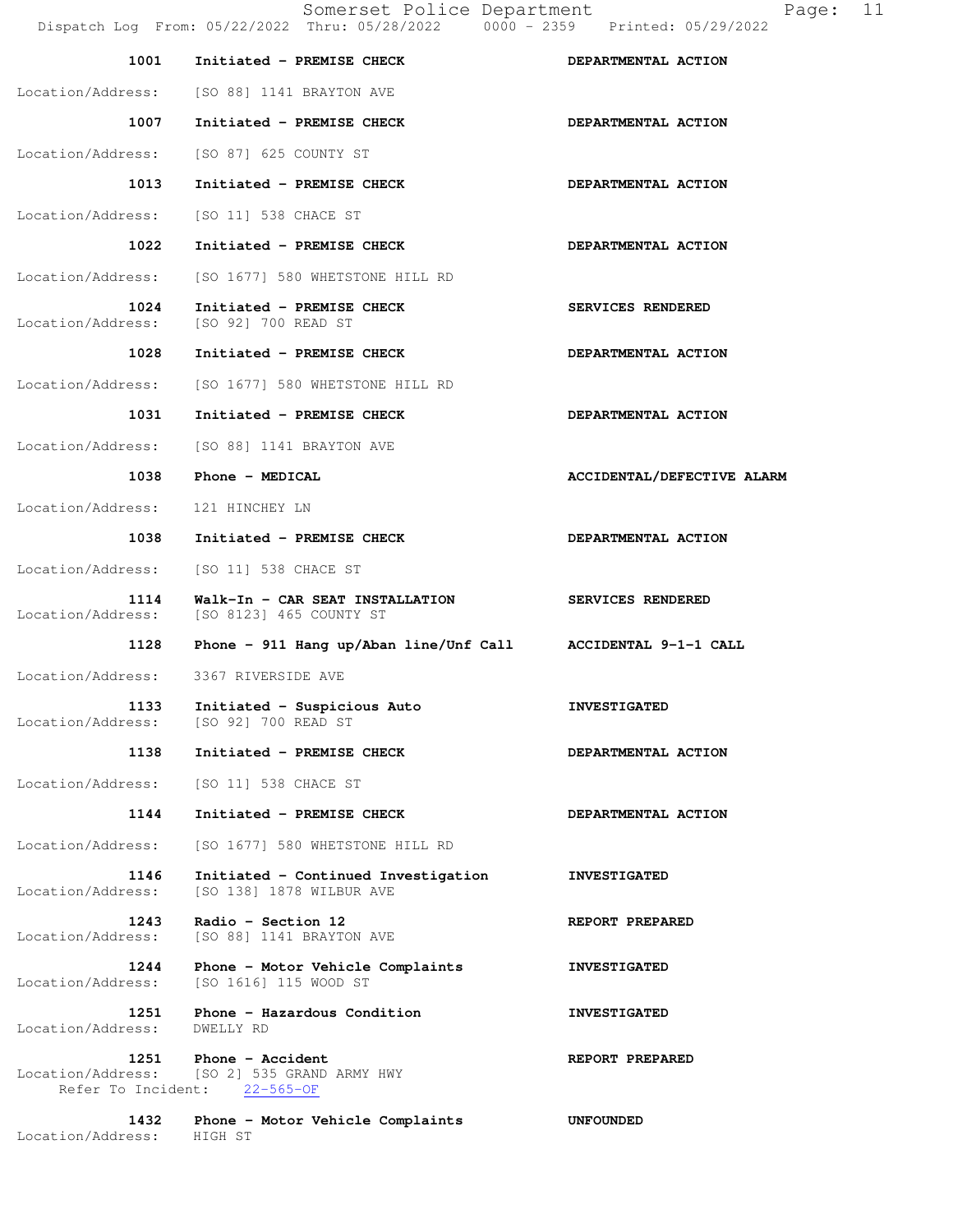| 1444                                     | Initiated - Motor Vehicle Stop                                                                         | TRAFFIC CITATION ISSUED |
|------------------------------------------|--------------------------------------------------------------------------------------------------------|-------------------------|
|                                          | Location/Address: [SO 88] 1141 BRAYTON AVE                                                             |                         |
|                                          | 1447 Phone - Officer Wanted                                                                            | DEPARTMENTAL ACTION     |
|                                          | Location/Address: 352 CHATTERTON AVE<br>Refer To Incident: 22-566-OF                                   |                         |
| 1520<br>Location/Address: LEES RIVER AVE | Phone - Motor Vehicle Complaints                                                                       | <b>INVESTIGATED</b>     |
| Location/Address: RUSSELL AVE            | 1616 Phone - Hazardous Condition                                                                       | <b>INVESTIGATED</b>     |
|                                          | 1629 Walk-In - Officer Wanted                                                                          | DEPARTMENTAL ACTION     |
|                                          | Location/Address: [SO 8074] 30 REMINGTON DR                                                            |                         |
| Location/Address: 32 KING ST             | 1714 Walk-In - Fraud<br>Refer To Incident: 22-567-OF                                                   | REPORT PREPARED         |
|                                          | 1827 Walk-In - Officer Wanted<br>Location/Address: [SO 8926] 125 JOHNSON ST                            | <b>ADVICE GIVEN</b>     |
|                                          | 1841 Phone - Officer Wanted<br>Location/Address: [SO 7341] 146 NEW JERSEY AVE                          | <b>ADVICE GIVEN</b>     |
|                                          | 2034 Phone - Officer Wanted<br>Location/Address: [SO 133] 582 SOUTH ST<br>Refer To Incident: 22-568-OF | REPORT PREPARED         |
| Location/Address: 169 BRIGGS AVE         | 2048 Phone - KEEP THE PEACE                                                                            | SERVICES RENDERED       |
|                                          |                                                                                                        |                         |
| For Date: $05/26/2022 -$ Thursday        |                                                                                                        |                         |
| 0336                                     | Initiated - PREMISE CHECK                                                                              | DEPARTMENTAL ACTION     |
|                                          | Location/Address: [SO 11] 538 CHACE ST                                                                 |                         |
| 0341                                     | Initiated - PREMISE CHECK                                                                              | DEPARTMENTAL ACTION     |
| Location/Address:                        | [SO 1677] 580 WHETSTONE HILL RD                                                                        |                         |
| 0347                                     | Initiated - PREMISE CHECK                                                                              | DEPARTMENTAL ACTION     |
| Location/Address:                        | [SO L0000046] MAIN ST                                                                                  |                         |
| 0349                                     | Initiated - PREMISE CHECK                                                                              | DEPARTMENTAL ACTION     |
| Location/Address:                        | [SO L0000022] DUBLIN ST                                                                                |                         |
| 0350                                     | Initiated - PREMISE CHECK                                                                              | DEPARTMENTAL ACTION     |
| Location/Address:                        | [SO L0000028] SIMBROM DR                                                                               |                         |
| 0606                                     | Initiated - Motor Vehicle Stop                                                                         | TRAFFIC CITATION ISSUED |
| Location/Address:                        | [SO 129] 1587 BRAYTON POINT RD                                                                         |                         |
| 0611                                     | Initiated - Motor Vehicle Stop                                                                         | TRAFFIC CITATION ISSUED |
| Location/Address:                        | 27 THURBER AVE @ 1061 BRAYTON POINT RD                                                                 |                         |
| 0613                                     | Phone - 911 Hang up/Aban line/Unf Call                                                                 | ACCIDENTAL 9-1-1 CALL   |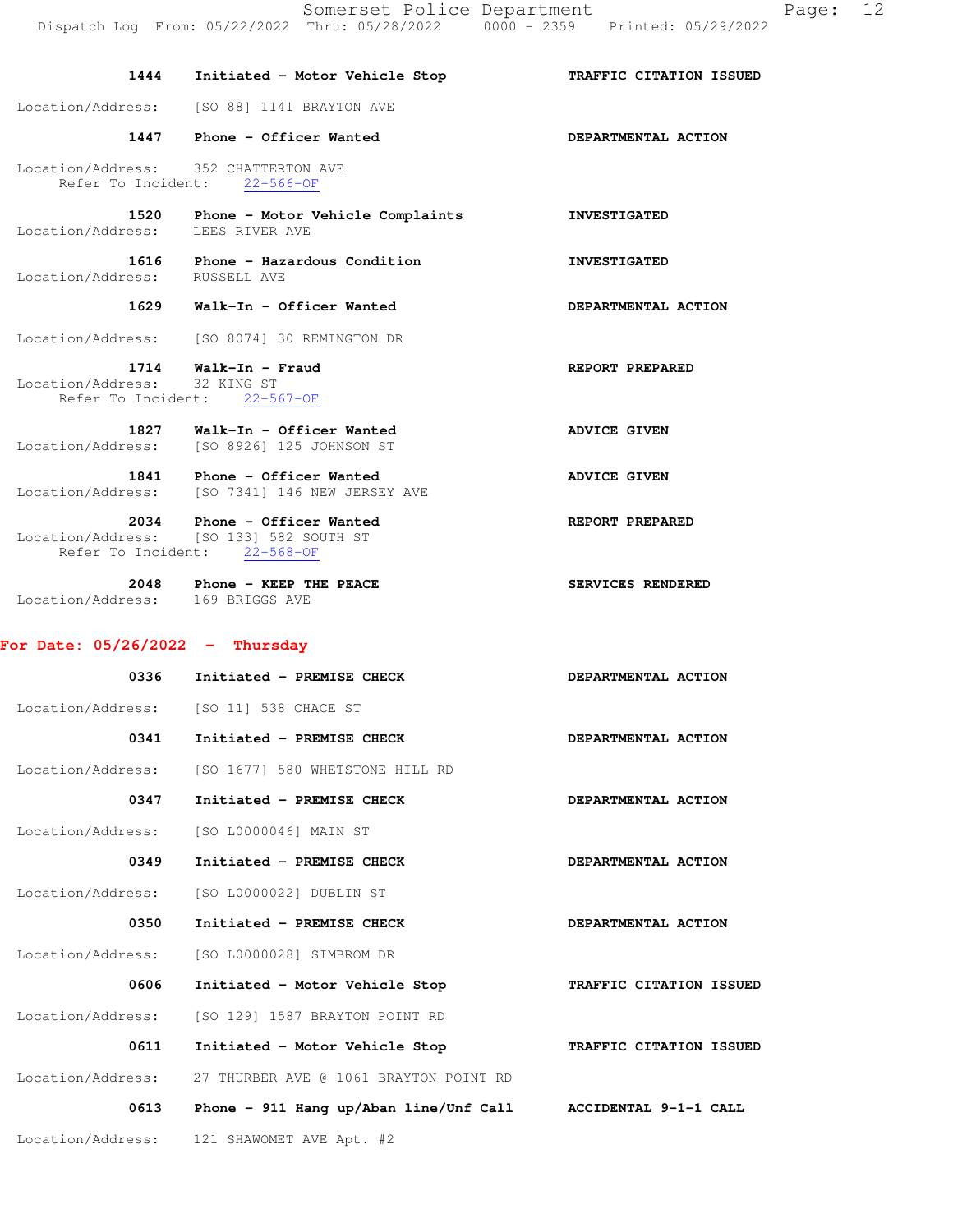|                                                                              | 0713 Phone - Accident<br>Location/Address: [SO 6168] 992 GRAND ARMY HWY<br>Refer To Accident: 22-181-AC                                                                                                                                    | REPORT PREPARED                    |
|------------------------------------------------------------------------------|--------------------------------------------------------------------------------------------------------------------------------------------------------------------------------------------------------------------------------------------|------------------------------------|
| 0730                                                                         | Initiated - PREMISE CHECK                                                                                                                                                                                                                  | DEPARTMENTAL ACTION                |
|                                                                              | Location/Address: [SO L0000028] SIMBROM DR                                                                                                                                                                                                 |                                    |
| 0733                                                                         | Initiated - Public Service Other                                                                                                                                                                                                           | DEPARTMENTAL ACTION                |
|                                                                              | Location/Address: [SO 88] 1141 BRAYTON AVE                                                                                                                                                                                                 |                                    |
| 0801<br>Location/Address:                                                    | Phone - Suspicious Person/Activity<br>61 LAFAYETTE ST                                                                                                                                                                                      | <b>INVESTIGATED</b>                |
|                                                                              | 0842 Walk-In - Fraud<br>Location/Address: 107 SHAWOMET AVE Apt. #2<br>Refer To Incident: 22-569-OF                                                                                                                                         | REPORT PREPARED                    |
| 0926                                                                         | Initiated - Continued Investigation                                                                                                                                                                                                        | DEPARTMENTAL ACTION                |
|                                                                              | Location/Address: [SO 8488] 1400 BRAYTON POINT RD                                                                                                                                                                                          |                                    |
|                                                                              | 1010 Phone - MEDICAL                                                                                                                                                                                                                       | TRANSPORT-HOSPITAL MEDICAL         |
|                                                                              | Location/Address: 221 NEW HAMPSHIRE AVE                                                                                                                                                                                                    |                                    |
| 1020                                                                         | Phone - Notification                                                                                                                                                                                                                       | MESSAGE/SUMMONS NOT DELIVERED      |
| Location/Address: 506 KATHLEEN AVE                                           |                                                                                                                                                                                                                                            |                                    |
| 1025                                                                         | Initiated - PREMISE CHECK                                                                                                                                                                                                                  | DEPARTMENTAL ACTION                |
| Location/Address:                                                            | [SO 1677] 580 WHETSTONE HILL RD                                                                                                                                                                                                            |                                    |
| 1027                                                                         | Initiated - PREMISE CHECK                                                                                                                                                                                                                  | DEPARTMENTAL ACTION                |
| Location/Address:                                                            | [SO 92] 700 READ ST                                                                                                                                                                                                                        |                                    |
| 1027                                                                         | Initiated - PREMISE CHECK                                                                                                                                                                                                                  | DEPARTMENTAL ACTION                |
|                                                                              | Location/Address: [SO 88] 1141 BRAYTON AVE                                                                                                                                                                                                 |                                    |
| 1030                                                                         | Initiated - PREMISE CHECK                                                                                                                                                                                                                  | DEPARTMENTAL ACTION                |
|                                                                              | Location/Address: [SO 87] 625 COUNTY ST                                                                                                                                                                                                    |                                    |
| 1036                                                                         | Initiated - PREMISE CHECK                                                                                                                                                                                                                  | DEPARTMENTAL ACTION                |
|                                                                              | Location/Address: [SO 11] 538 CHACE ST                                                                                                                                                                                                     |                                    |
| 1120<br>Location/Address: 31 WILSON RD<br>Refer To Accident:                 | Phone - Accident<br>$22 - 182 - AC$                                                                                                                                                                                                        | REPORT PREPARED                    |
| 1143<br>Location/Address:                                                    | Phone - Hazardous Condition<br>455 BRAYTON AVE @ 425 GRAND ARMY HWY                                                                                                                                                                        | SERVICES RENDERED                  |
| 1152<br>Location/Address:<br>Arrest:<br>Address:<br>Age:<br>Charges:<br>1203 | Phone - Larceny<br>[SO 2] 535 GRAND ARMY HWY<br>Refer To Arrest: 22-192-AR<br>TREXLER, JOSHUA<br>197 ONEIL RD SOMERSET, MA<br>36<br>WARRANT, STRAIGHT<br>WARRANT, STRAIGHT<br>WARRANT, STRAIGHT<br>WARRANT, DEFAULT<br>Initiated - Runaway | <b>ARREST</b><br>SERVICES RENDERED |
|                                                                              |                                                                                                                                                                                                                                            |                                    |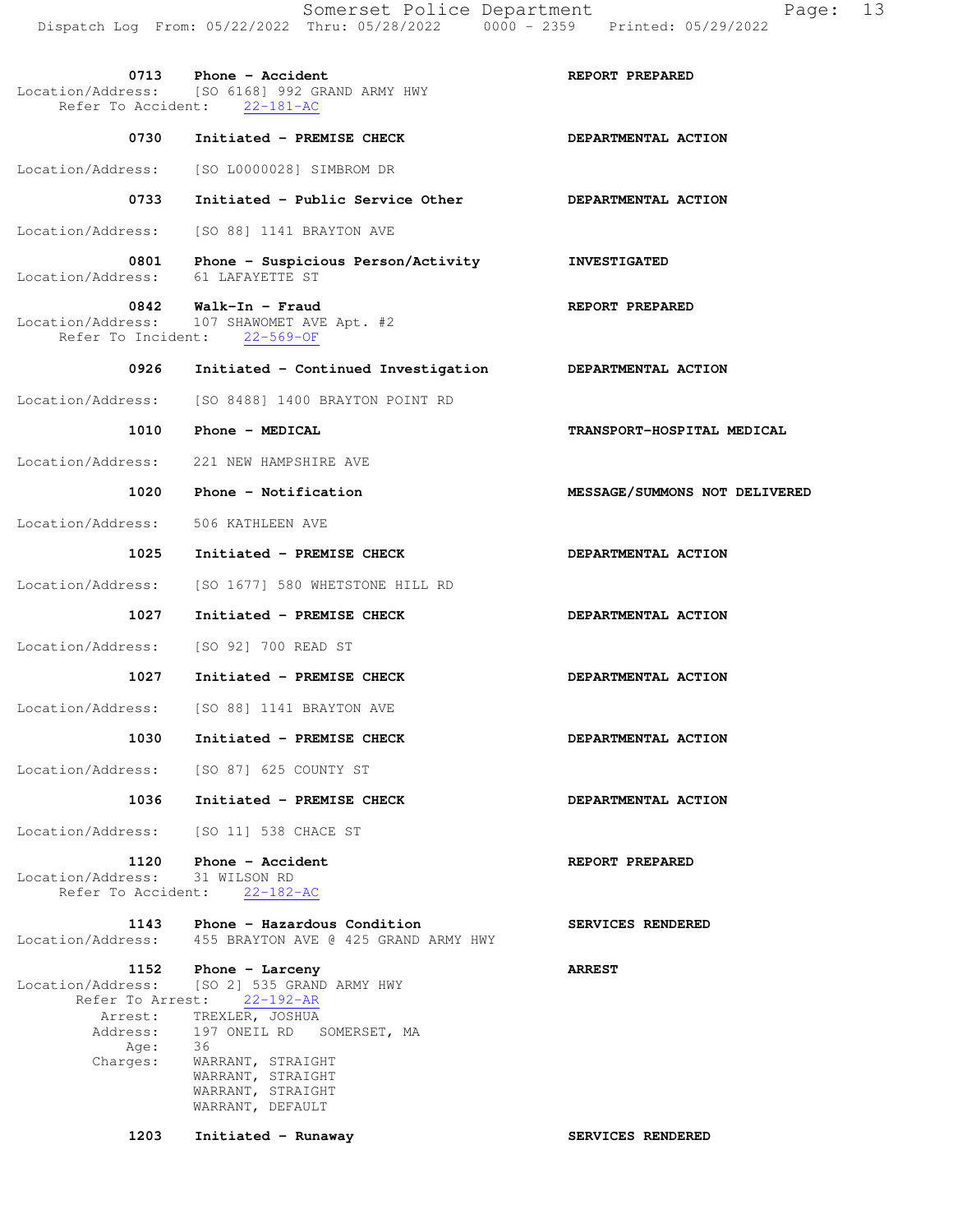|                                                 | Somerset Police Department<br>Dispatch Log From: 05/22/2022 Thru: 05/28/2022 0000 - 2359 Printed: 05/29/2022 | 14<br>Page:             |
|-------------------------------------------------|--------------------------------------------------------------------------------------------------------------|-------------------------|
| Location/Address:                               | [SO 1093] 830 READ ST                                                                                        |                         |
| 1256                                            | Initiated - Motor Vehicle Stop                                                                               | TRAFFIC CITATION ISSUED |
| Location/Address:                               | 943 BRAYTON POINT RD @ 34 MERCIER AVE                                                                        |                         |
| 1306                                            | Initiated - Motor Vehicle Stop                                                                               | TRAFFIC CITATION ISSUED |
| Location/Address:                               | [SO 8488] 1400 BRAYTON POINT RD                                                                              |                         |
| 1317                                            | Initiated - Motor Vehicle Stop                                                                               | TRAFFIC CITATION ISSUED |
| Location/Address:                               | [SO 166] 1263 BRAYTON POINT RD                                                                               |                         |
| 1326                                            | Initiated - Motor Vehicle Stop                                                                               | TRAFFIC CITATION ISSUED |
| Location/Address:                               | [SO 8751] 1220 WILBUR AVE                                                                                    |                         |
| 1336                                            | Initiated - Motor Vehicle Stop                                                                               | TRAFFIC CITATION ISSUED |
| Location/Address:                               | [SO 8488] 1400 BRAYTON POINT RD                                                                              |                         |
| 1343                                            | Phone - Accident<br>Location/Address: [SO 4107] 71 PARK AVE<br>Refer To Accident: 22-183-AC                  | REPORT PREPARED         |
| 1348                                            | Initiated - Motor Vehicle Stop                                                                               | TRAFFIC CITATION ISSUED |
| Location/Address:                               | [SO 166] 1263 BRAYTON POINT RD                                                                               |                         |
| 1357                                            | Initiated - Motor Vehicle Stop                                                                               | TRAFFIC CITATION ISSUED |
| Location/Address:                               | 27 THURBER AVE @ 1061 BRAYTON POINT RD                                                                       |                         |
| 1411                                            | Initiated - Motor Vehicle Stop                                                                               | TRAFFIC CITATION ISSUED |
| Location/Address:                               | [SO 4726] 1300 WILBUR AVE                                                                                    |                         |
| 1416                                            | Radio - Continued Investigation                                                                              | DEPARTMENTAL ACTION     |
| Location/Address:                               | [SO 2] 535 GRAND ARMY HWY                                                                                    |                         |
| 1425                                            | Initiated - Motor Vehicle Stop                                                                               | TRAFFIC CITATION ISSUED |
| Location/Address:                               | [SO 4826] 1081 READ ST                                                                                       |                         |
| 1434                                            | Initiated - Motor Vehicle Stop                                                                               | TRAFFIC CITATION ISSUED |
| Location/Address:                               | 767 READ ST @ 141 RANDALL AVE                                                                                |                         |
| 1438<br>Location/Address:<br>Refer To Accident: | Walk-In - Accident<br>[SO 129] 1587 BRAYTON POINT RD<br>$22 - 184 - AC$                                      | REPORT PREPARED         |
| 1500                                            | Initiated - Officer Wanted<br>Location/Address: [SO 88] 1141 BRAYTON AVE<br>Refer To Incident: 22-570-OF     | REPORT PREPARED         |
| 1529                                            | Initiated - Motor Vehicle Stop                                                                               | TRAFFIC CITATION ISSUED |
| Location/Address:                               | 83 SHAWOMET AVE @ 877 COUNTY ST                                                                              |                         |
| 1536<br>Location/Address:                       | Initiated - Officer Wanted<br>[SO 1677] 580 WHETSTONE HILL RD                                                | <b>INVESTIGATED</b>     |
| 1543<br>Location/Address:                       | Walk-In - Continued Investigation<br>[SO 8123] 465 COUNTY ST                                                 | <b>INVESTIGATED</b>     |
| 1547                                            | Initiated - Motor Vehicle Stop                                                                               | TRAFFIC CITATION ISSUED |
| Location/Address:                               | BOWKER TER                                                                                                   |                         |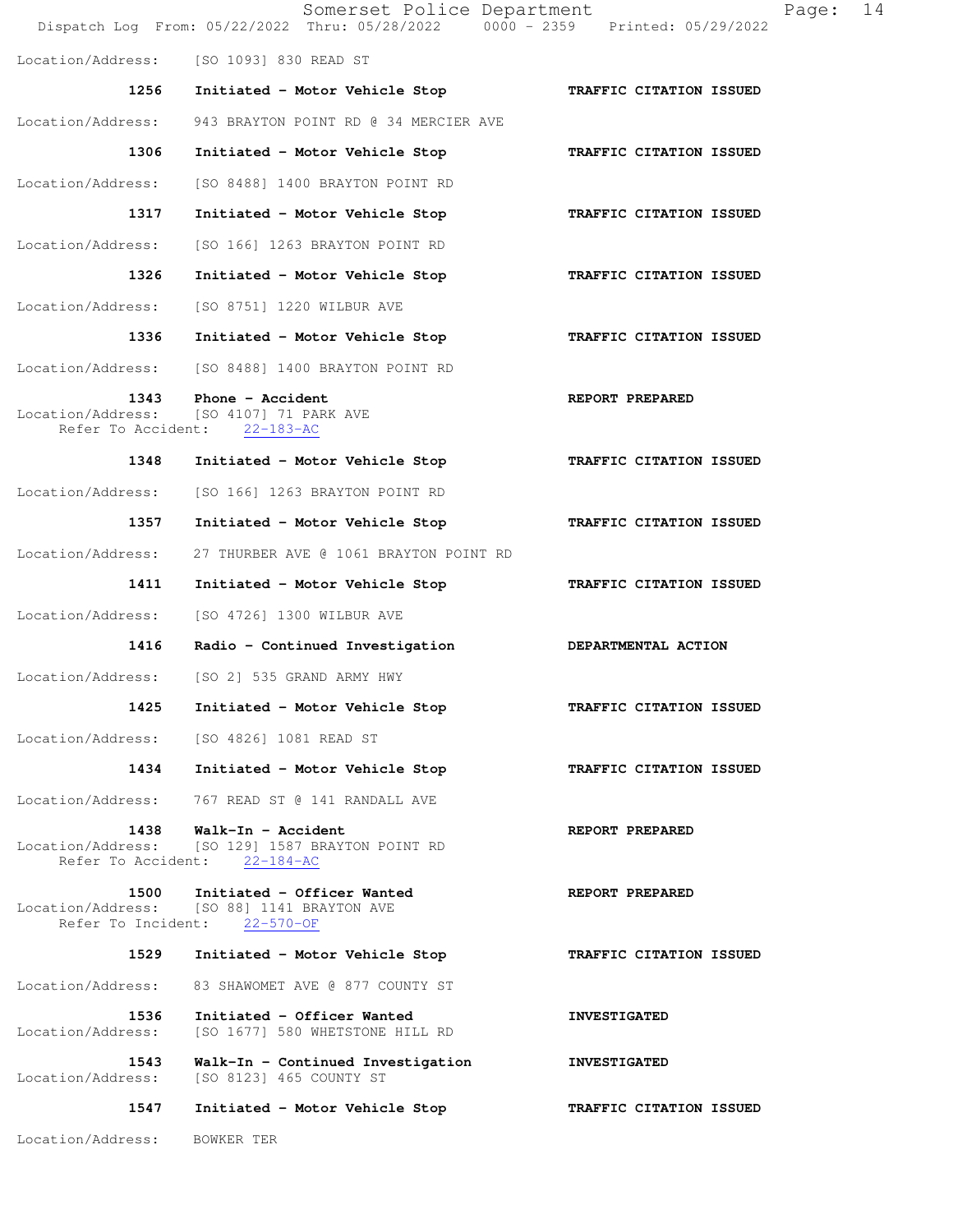1632 Phone - Hazardous Condition **REPORT PREPARED** Location/Address: 318 MAIN ST @ 33 SCHOOL ST Refer To Incident: 22-572-OF

1651 Phone - Accident, Injury **REPORT PREPARED**  Location/Address: [SO 418] 802 RIVERSIDE AVE Refer To Accident: 22-186-AC

**1658 Phone - MEDICAL REPORT PREPARED REPORT PREPARED**<br>cess: 38 TRUMAN AVE Location/Address:

Refer To Accident: 22-185-AC

# **1836 Initiated - PREMISE CHECK DEPARTMENTAL ACTION**

Location/Address: [SO 91] 115 WOOD ST

1853 Phone - Check Well Being **INVESTIGATED** Location/Address: 21 LYNCH AVE @ 435 FAIRWAY DR

### 1919 Phone - Check Well Being **REPORT PREPARED**  Location/Address: 180 ST MICHAELS AVE Refer To Incident: 22-573-OF

- **2000** Phone Disturbance **Example 2000** DNFOUNDED Location/Address: [SO 4307] 815 GRAND ARMY HWY
	- **2034 Phone Notification MESSAGE/SUMMONS DELIVERED**

Location/Address: 506 KATHLEEN AVE

- **2038 Phone Motor Vehicle Complaints SERVICES RENDERED**  Location/Address: 1177 READ ST Apt. #1
- 2057 Phone Public Service Other **SERVICES RENDERED** Location/Address: [SO 8331] 1140 RIVERSIDE AVE
- **2327 Phone 911 Hang up/Aban line/Unf Call UNFOUNDED**  Location/Address: [SO 5588] 150 SLADES FERRY AVE

## **For Date: 05/27/2022 - Friday**

| 0124<br>Location/Address: | Phone - Fire, Structure<br>32 EVERETT ST | FIRE EXTINGUISHED |
|---------------------------|------------------------------------------|-------------------|
| 0247                      | Phone - Officer Wanted                   | REPORT PREPARED   |

 Location/Address: 42 NEW HAMPSHIRE AVE Refer To Incident: 22-576-OF

0456 Phone - Vandalism/Mal.Misc. **REPORT PREPARED**  Location/Address: [SO L0000027] WILBUR AVE Refer To Incident: 22-577-OF

## 0739 Initiated - Public Service Other **DEPARTMENTAL ACTION**

Location/Address: [SO 88] 1141 BRAYTON AVE

### 0804 Initiated - PREMISE CHECK **DEPARTMENTAL ACTION**

Location/Address: LUTHER AVE

## 0830 Phone - Accident **TRANSPORT-HOSPITAL M/V CRASH**

 Location/Address: 1587 BRAYTON POINT RD @ 899 GRAND ARMY HWY Refer To Accident: 22-187-AC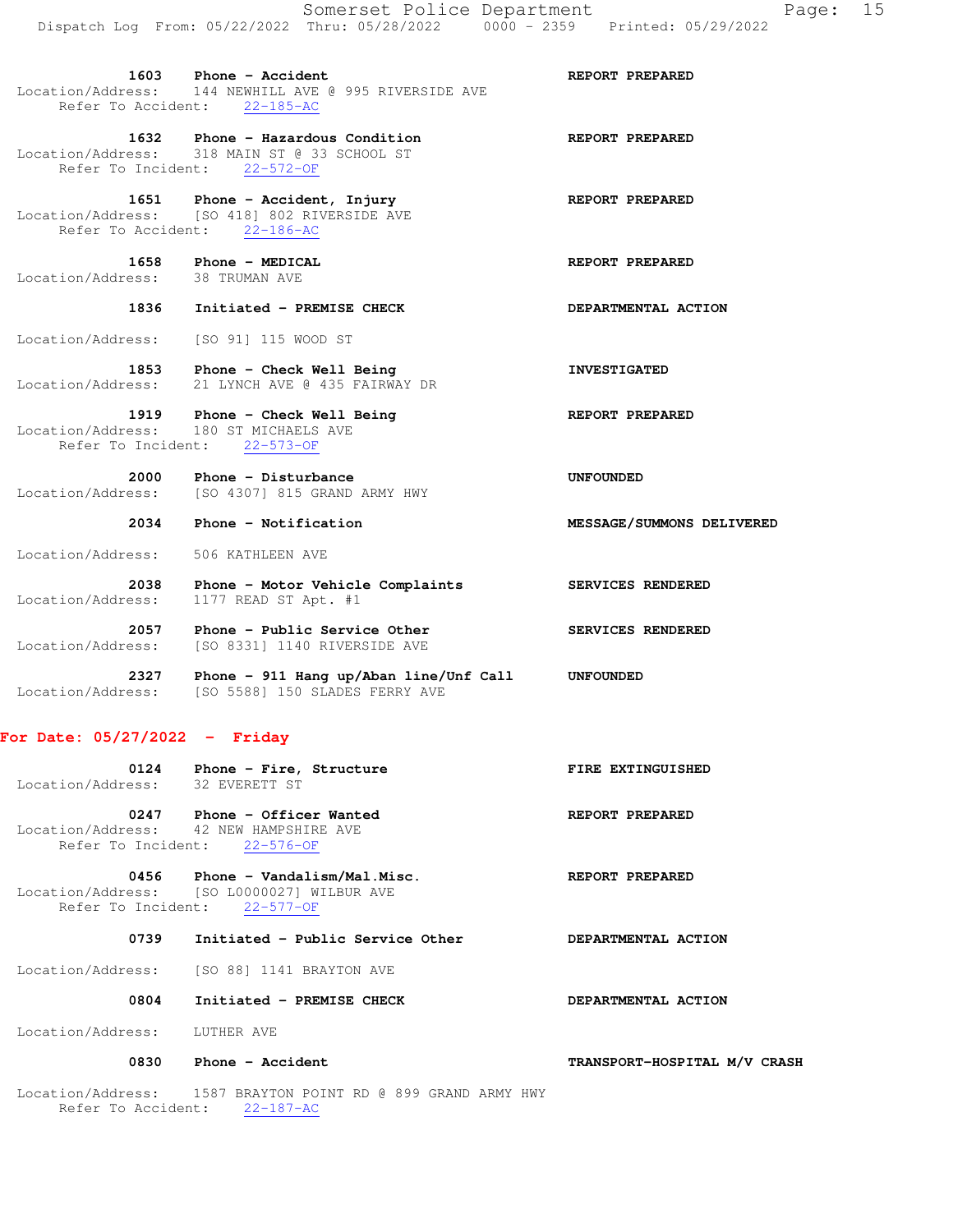| 0834<br>Location/Address:       | Phone - Parking Violation<br>175 PURINGTON ST                                                        | <b>INVESTIGATED</b>        |
|---------------------------------|------------------------------------------------------------------------------------------------------|----------------------------|
| 0849                            | Phone - Larceny<br>Location/Address: [SO 32] 1199 WILBUR AVE<br>Refer To Incident: 22-578-OF         | REPORT PREPARED            |
| 0900                            | Radio - MEDICAL<br>Location/Address: [SO 88] 1141 BRAYTON AVE                                        | Patient Refusal            |
| 0913                            | Phone - MEDICAL                                                                                      | TRANSPORT-HOSPITAL MEDICAL |
| Location/Address:               | 119 TRUMAN AVE                                                                                       |                            |
| 0928                            | Radio - Continued Investigation                                                                      | DEPARTMENTAL ACTION        |
| Location/Address:               | 130 POCASSET ST                                                                                      |                            |
| 0937                            | Initiated - Continued Investigation DEPARTMENTAL ACTION                                              |                            |
| Location/Address:               | [SO 8547] 1 BRAYTON POINT RD                                                                         |                            |
| 0949                            | Initiated - Motor Vehicle Stop                                                                       | TRAFFIC CITATION ISSUED    |
| Location/Address: E RTE 195 HWY |                                                                                                      |                            |
|                                 | 1009 Phone - Accident<br>Location/Address: [SO 5797] 1258 WILBUR AVE<br>Refer To Accident: 22-188-AC | REPORT PREPARED            |
| 1158                            | Initiated - Continued Investigation                                                                  | DEPARTMENTAL ACTION        |
| Location/Address:               | 3137 RIVERSIDE AVE                                                                                   |                            |
| 1215                            | Radio - Alarm Check                                                                                  | ACCIDENTAL/DEFECTIVE ALARM |
| Location/Address:               | [SO 88] 1141 BRAYTON AVE                                                                             |                            |
| 1244                            | Phone - MEDICAL                                                                                      | TRANSPORT-HOSPITAL MEDICAL |
| Location/Address:               | 564 BUFFINTON ST                                                                                     |                            |
| 1306                            | Initiated - PREMISE CHECK                                                                            | DEPARTMENTAL ACTION        |
| Location/Address:               | [SO 8306] 537 RIVERSIDE AVE                                                                          |                            |
| 1330                            | Initiated - PREMISE CHECK                                                                            | DEPARTMENTAL ACTION        |
|                                 | Location/Address: [SO 2] 535 GRAND ARMY HWY                                                          |                            |
| 1333                            | Initiated - Motor Vehicle Stop                                                                       | TRAFFIC WARNING ISSUED     |
| Location/Address:               | [SO 8624] 602 GRAND ARMY HWY                                                                         |                            |
| 1418<br>Location/Address:       | Phone - Accident<br>[SO 842] 985 COUNTY ST                                                           | SERVICES RENDERED          |
| 1419                            | Phone - Accident, Injury                                                                             | TRANSPORT-HOSPITAL MEDICAL |
|                                 | Location/Address: 845 LEES RIVER AVE @ 1693 GRAND ARMY HWY<br>Refer To Accident: 22-189-AC           |                            |
| 1426<br>Refer To Incident:      | Walk-In - Officer Wanted<br>Location/Address: [SO 8123] 465 COUNTY ST<br>$22 - 579 - OF$             | REPORT PREPARED            |
| 1455                            | Initiated - Continued Investigation                                                                  | DEPARTMENTAL ACTION        |

Location/Address: [SO 15] 500 READ ST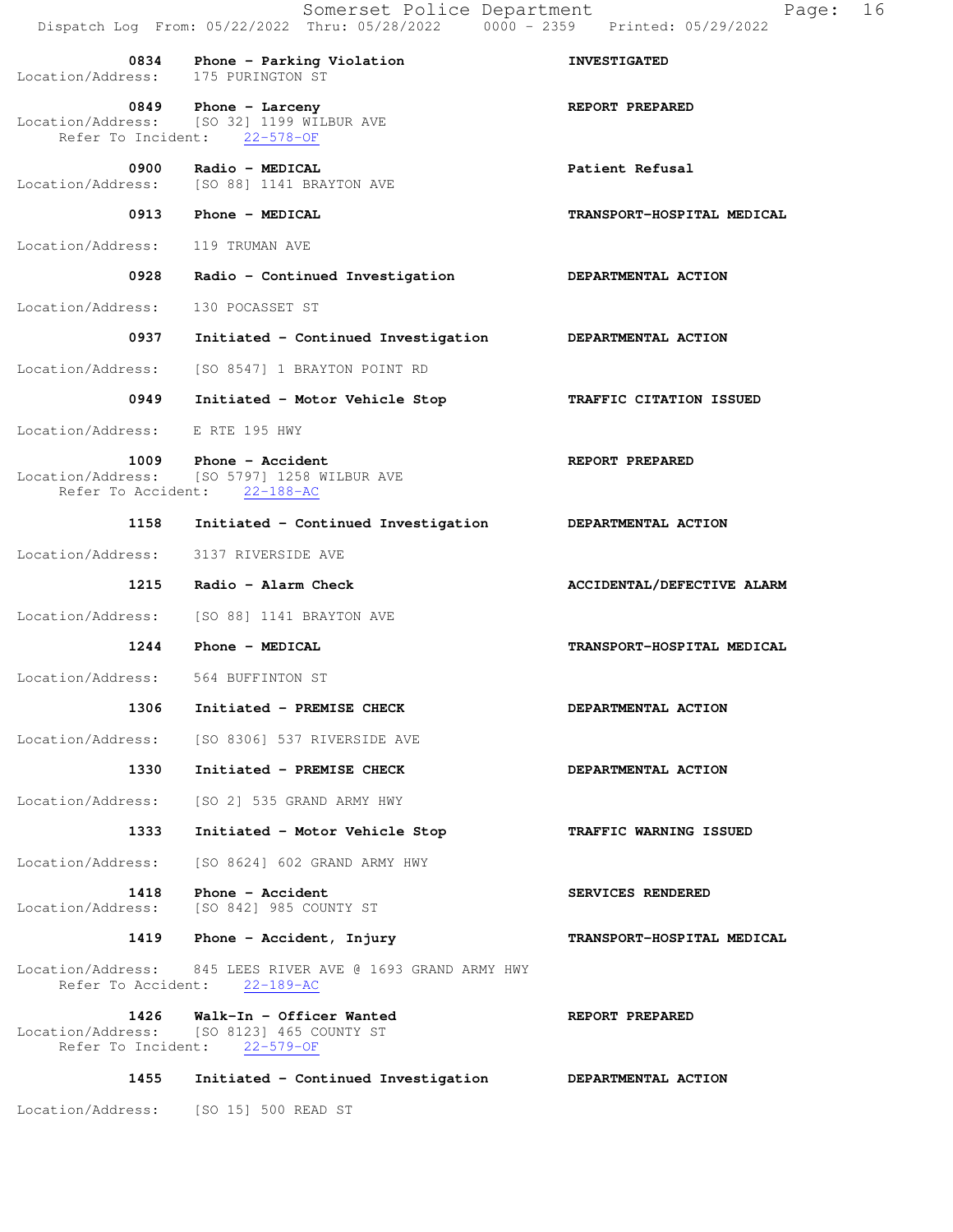|                                                        | Somerset Police Department<br>Dispatch Log From: 05/22/2022 Thru: 05/28/2022 0000 - 2359 Printed: 05/29/2022 | 17<br>Page:                |  |  |
|--------------------------------------------------------|--------------------------------------------------------------------------------------------------------------|----------------------------|--|--|
| 1459<br>Location/Address:                              | Phone - Motor Vehicle Complaints<br>ISO 16351 115 WOOD ST                                                    | <b>INVESTIGATED</b>        |  |  |
| 1504                                                   | Phone - Alarm Burglar/Holdup                                                                                 | ACCIDENTAL/DEFECTIVE ALARM |  |  |
| Location/Address:                                      | [SO 4] 90 OLYMPIC RD                                                                                         |                            |  |  |
| 1508                                                   | Phone - MEDICAL                                                                                              | ACCIDENTAL/DEFECTIVE ALARM |  |  |
| Location/Address:                                      | [SO 4] 90 OLYMPIC RD                                                                                         |                            |  |  |
| 1518                                                   | Phone - MEDICAL                                                                                              | TRANSPORT-HOSPITAL MEDICAL |  |  |
| Location/Address: 30 GLENDALE ST<br>Refer To Incident: | $22 - 580 - OF$                                                                                              |                            |  |  |
| 1608<br>Location/Address:                              | Phone - Motor Vehicle Complaints<br>[SO 200] 1931 GRAND ARMY HWY                                             | UNFOUNDED                  |  |  |
| 1703                                                   | Phone - MEDICAL                                                                                              | TRANSPORT-HOSPITAL MEDICAL |  |  |
| Location/Address:                                      | [SO 9727] 1135 COUNTY ST                                                                                     |                            |  |  |
| 1907                                                   | Phone - Hazardous Condition                                                                                  | REFERRED TO OTHER AGENCY   |  |  |
| Location/Address:                                      | 29 CENTRE ST @ 3011 RIVERSIDE AVE                                                                            |                            |  |  |
| 1914<br>Location/Address:                              | Phone - Parking Violation<br>HOT AND COLD LN                                                                 | UNFOUNDED                  |  |  |
|                                                        | 1918 Phone - PREMISE CHECK                                                                                   | DEPARTMENTAL ACTION        |  |  |
| Refer To Incident:                                     | Location/Address: [SO 138] 1878 WILBUR AVE<br>$22 - 582 - 0F$                                                |                            |  |  |
| 2014                                                   | Phone - Missing Person<br>Location/Address: [SO 138] 1878 WILBUR AVE<br>Refer To Incident: 22-582-OF         | REPORT PREPARED            |  |  |
| 2020<br>Location/Address:                              | Phone - Missing Person<br>[SO 138] 1878 WILBUR AVE                                                           | REPORT PREPARED            |  |  |
| 2020                                                   | Phone - 911 Hang up/Aban line/Unf Call                                                                       | ACCIDENTAL 9-1-1 CALL      |  |  |
| Location/Address:                                      | [SO 187] 1036 BRAYTON AVE                                                                                    |                            |  |  |
| 2050                                                   | Initiated - PREMISE CHECK                                                                                    | DEPARTMENTAL ACTION        |  |  |
| Location/Address:                                      | [SO L0000028] SIMBROM DR                                                                                     |                            |  |  |
| 2135<br>Location/Address:                              | Phone - Parking Violation<br>[SO L0000039] SLADES FERRY AVE                                                  | <b>INVESTIGATED</b>        |  |  |
| 2140<br>Location/Address:                              | Phone - Motor Vehicle Complaints<br>[SO 603] 1464 COUNTY ST                                                  | <b>UNFOUNDED</b>           |  |  |
| For Date: $05/28/2022 -$ Saturday                      |                                                                                                              |                            |  |  |
| 0030                                                   | Initiated - PREMISE CHECK                                                                                    | DEPARTMENTAL ACTION        |  |  |
| Location/Address:                                      | [SO 5797] 1258 WILBUR AVE                                                                                    |                            |  |  |
| 0042                                                   | Initiated - PREMISE CHECK                                                                                    | DEPARTMENTAL ACTION        |  |  |
| Location/Address:                                      | [SO 8306] 537 RIVERSIDE AVE                                                                                  |                            |  |  |
| 0049                                                   | Initiated - PREMISE CHECK                                                                                    | DEPARTMENTAL ACTION        |  |  |

Location/Address: [SO 88] 1141 BRAYTON AVE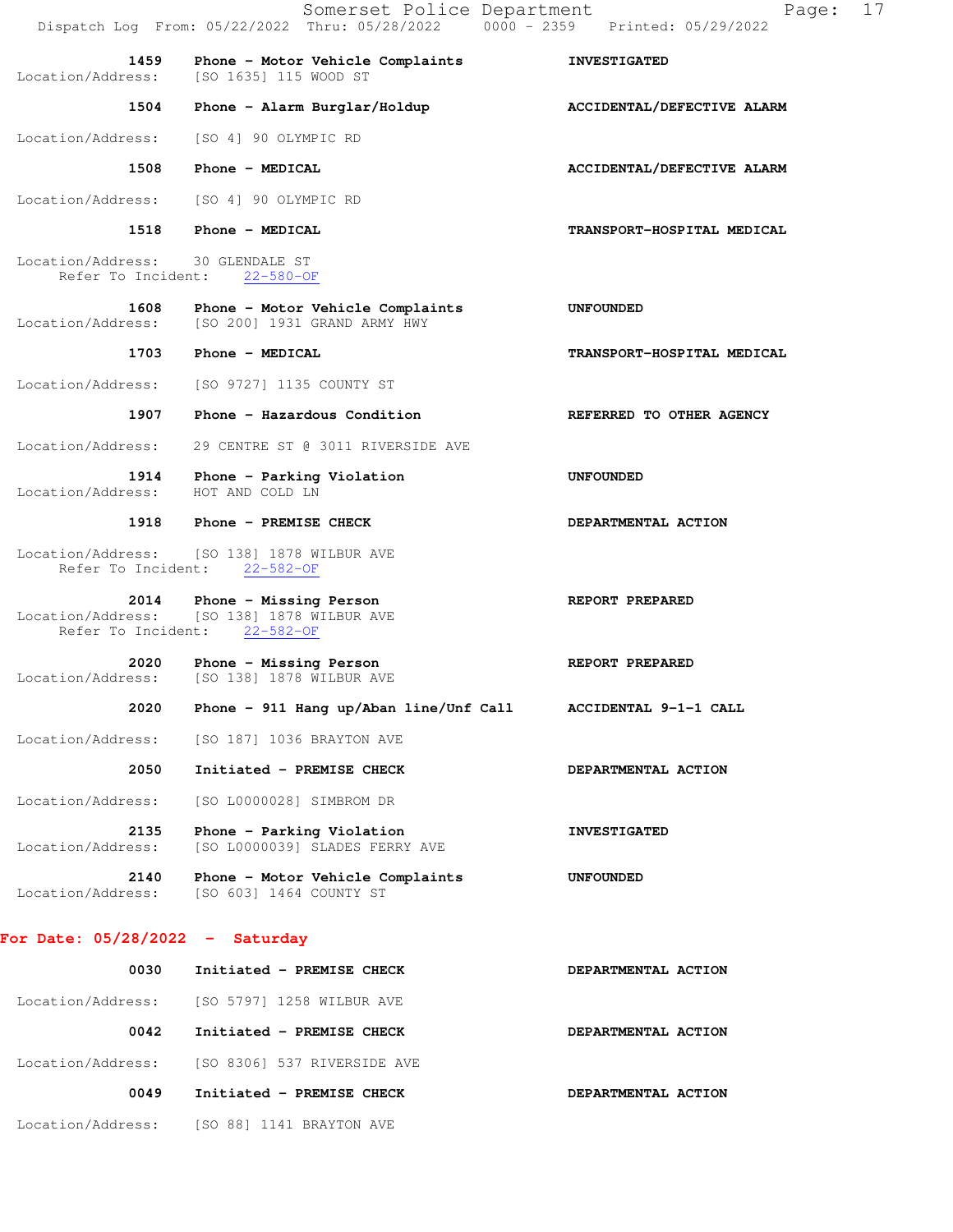| 0051                                | Initiated - PREMISE CHECK                                              | DEPARTMENTAL ACTION        |
|-------------------------------------|------------------------------------------------------------------------|----------------------------|
|                                     | Location/Address: [SO 92] 700 READ ST                                  |                            |
| 0053                                | Initiated - PREMISE CHECK                                              | DEPARTMENTAL ACTION        |
|                                     | Location/Address: [SO 1093] 830 READ ST                                |                            |
| 0055                                | Initiated - PREMISE CHECK                                              | DEPARTMENTAL ACTION        |
| Location/Address: [SO 4625] READ ST |                                                                        |                            |
| 0057                                | Phone - MEDICAL                                                        | TRANSPORT-HOSPITAL MEDICAL |
|                                     | Location/Address: [SO 8123] 465 COUNTY ST                              |                            |
| 0058                                | Initiated - PREMISE CHECK                                              | DEPARTMENTAL ACTION        |
|                                     | Location/Address: [SO 1] 54 COUNTY ST                                  |                            |
| 0059                                | Initiated - PREMISE CHECK                                              | DEPARTMENTAL ACTION        |
|                                     | Location/Address: [SO 421] 215 COUNTY ST                               |                            |
| 0100                                | Initiated - PREMISE CHECK                                              | DEPARTMENTAL ACTION        |
|                                     | Location/Address: [SO 268] 287 COUNTY ST                               |                            |
| 0118                                | Initiated - PREMISE CHECK                                              | DEPARTMENTAL ACTION        |
|                                     | Location/Address: [SO 8306] 537 RIVERSIDE AVE                          |                            |
| 0121                                | Initiated - PREMISE CHECK                                              | DEPARTMENTAL ACTION        |
|                                     | Location/Address: [SO 32] 1199 WILBUR AVE                              |                            |
| 0149                                | Initiated - PREMISE CHECK                                              | DEPARTMENTAL ACTION        |
| Location/Address: CHATTERTON AVE    |                                                                        |                            |
| 0223                                | Initiated - PREMISE CHECK                                              | DEPARTMENTAL ACTION        |
|                                     | Location/Address: [SO 87] 625 COUNTY ST                                |                            |
| 0227                                | Initiated - Suspicious Auto<br>Location/Address: [SO 87] 625 COUNTY ST | <b>INVESTIGATED</b>        |
| 0230                                | Initiated - PREMISE CHECK                                              | DEPARTMENTAL ACTION        |
|                                     | Location/Address: [SO 836] 740 COUNTY ST                               |                            |
| 0231                                | Initiated - PREMISE CHECK                                              | DEPARTMENTAL ACTION        |
|                                     | Location/Address: [SO 1676] 891 COUNTY ST                              |                            |
| 0232                                | Initiated - PREMISE CHECK                                              | DEPARTMENTAL ACTION        |
|                                     | Location/Address: [SO 842] 985 COUNTY ST                               |                            |
| 0233                                | Initiated - PREMISE CHECK                                              | DEPARTMENTAL ACTION        |
|                                     | Location/Address: [SO 6046] 296 BUFFINTON ST                           |                            |
| 0234                                | Initiated - PREMISE CHECK                                              | DEPARTMENTAL ACTION        |
|                                     | Location/Address: [SO L0000009] LINDEN DR                              |                            |
| 0237                                | Initiated - PREMISE CHECK                                              | DEPARTMENTAL ACTION        |
| Location/Address:                   | [SO 9111] 927 COUNTY ST                                                |                            |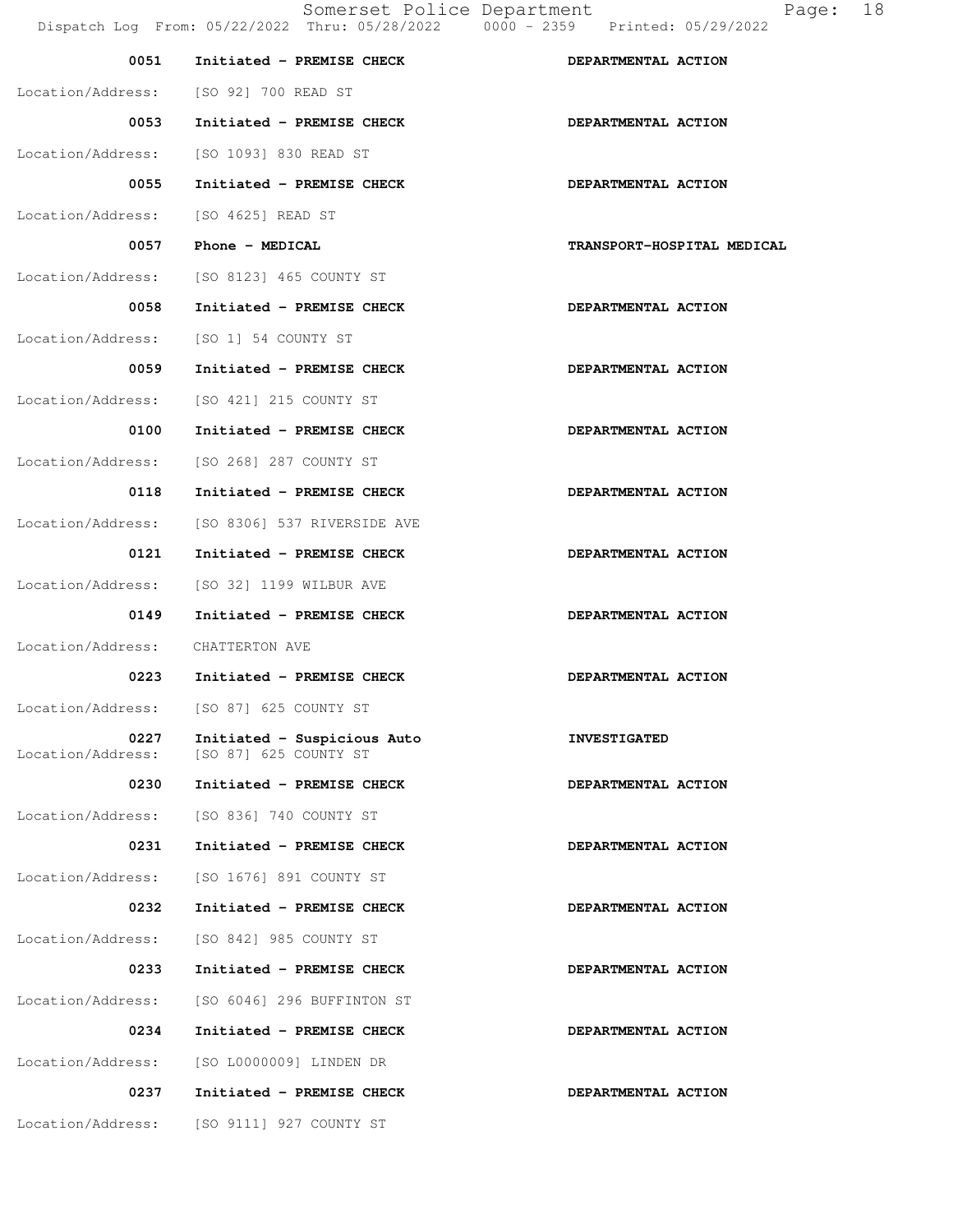Somerset Police Department Page: 19 Dispatch Log From: 05/22/2022 Thru: 05/28/2022 0000 - 2359 Printed: 05/29/2022 0238 Initiated - PREMISE CHECK **DEPARTMENTAL ACTION**  Location/Address: [SO 137] 1083 COUNTY ST 0240 Initiated - PREMISE CHECK **DEPARTMENTAL ACTION**  Location/Address: [SO 51] 1236 COUNTY ST 0240 Initiated - PREMISE CHECK **DEPARTMENTAL ACTION** Location/Address: [SO 197] 140 WOOD ST 0241 Initiated - PREMISE CHECK **DEPARTMENTAL ACTION** Location/Address: [SO 603] 1464 COUNTY ST 0242 Initiated - PREMISE CHECK **DEPARTMENTAL ACTION**  Location/Address: [SO 136] 1804 COUNTY ST  **0245 Initiated - Continued Investigation INVESTIGATED**  Location/Address: [SO 7484] 144 FAIRVIEW AVE 0245 Initiated - PREMISE CHECK **DEPARTMENTAL ACTION**  Location/Address: [SO L0000023] 1606 RIVERSIDE AVE 0759 Alarm - Alarm Burglar/Holdup **ACCIDENTAL/DEFECTIVE ALARM**  Location/Address: [SO 2304] 1 HOME ST  **0824 Initiated - Motor Vehicle Stop TRAFFIC CITATION ISSUED**  Location/Address: 864 PROSPECT ST @ 528 LUTHER AVE 0848 Alarm - Alarm Burglar/Holdup **ACCIDENTAL/DEFECTIVE ALARM**  Location/Address: [SO 80] 255 COUNTY ST 1025 Phone - Check Well Being **DEPARTMENTAL ACTION**  Location/Address: [SO 138] 1878 WILBUR AVE  **1231 Initiated - Motor Vehicle Stop TRAFFIC CITATION ISSUED**  Location/Address: 943 BRAYTON POINT RD @ 34 MERCIER AVE  **1253 Initiated - Motor Vehicle Stop TRAFFIC CITATION ISSUED**  Location/Address: 943 BRAYTON POINT RD @ 34 MERCIER AVE  **1304 Initiated - Motor Vehicle Stop TRAFFIC CITATION ISSUED**  Location/Address: 535 WILBUR AVE @ 103 ALDEN PL  **1321 Initiated - Motor Vehicle Stop TRAFFIC CITATION ISSUED**  Location/Address: 535 WILBUR AVE @ 103 ALDEN PL  **1408 Initiated - Motor Vehicle Stop TRAFFIC CITATION ISSUED**  Location/Address: 535 WILBUR AVE @ 103 ALDEN PL  **1521 Initiated - Motor Vehicle Stop TRAFFIC CITATION ISSUED**  Location/Address: 535 WILBUR AVE @ 103 ALDEN PL  **1526 Initiated - Motor Vehicle Stop TRAFFIC CITATION ISSUED**  Location/Address: 535 WILBUR AVE @ 103 ALDEN PL